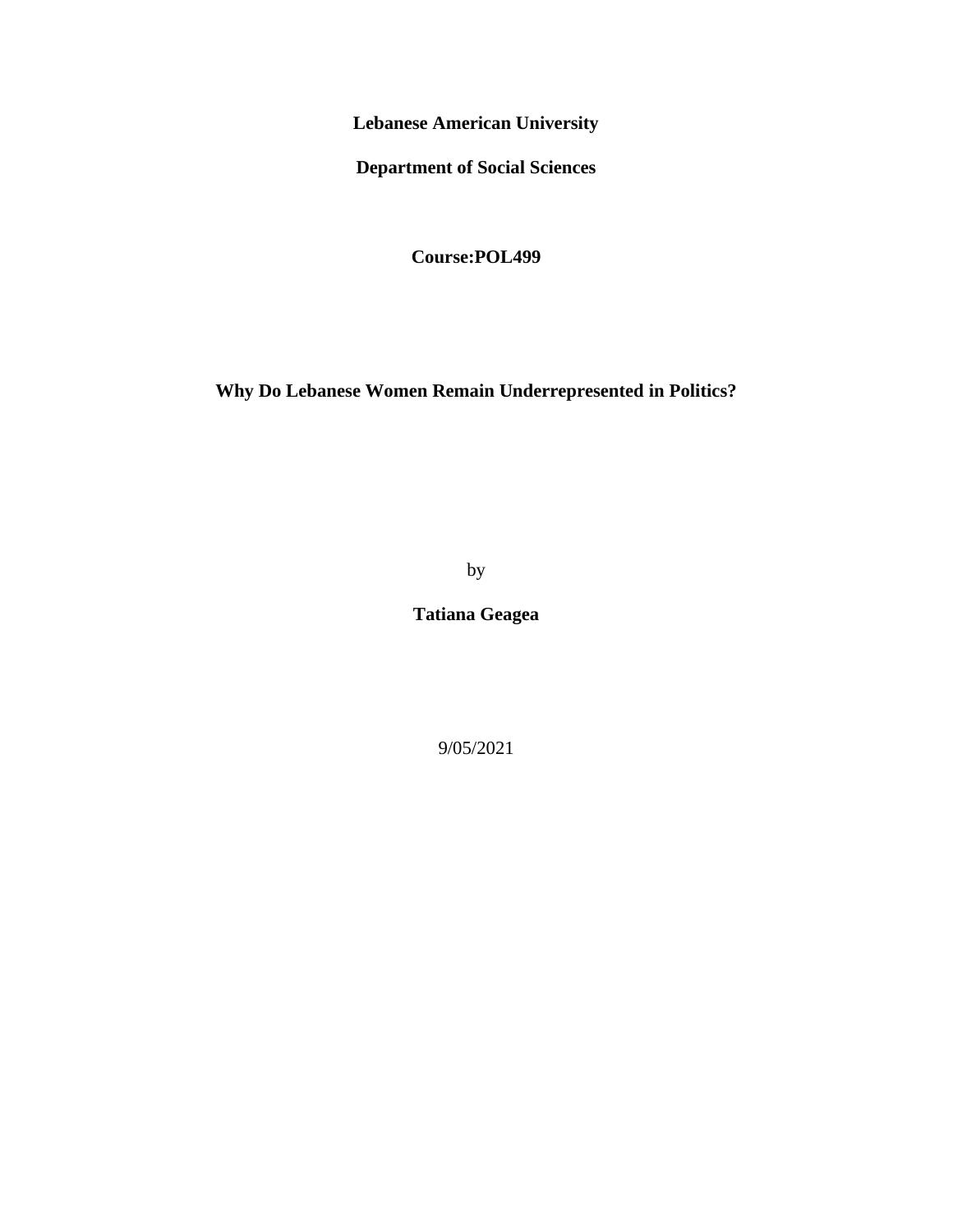# **Senior Study Repository Form**

| <b>Student Name</b>                           | Tatiana Geagea 201805403                                                                                                                                                                                                                                                                                                                                                   |  |
|-----------------------------------------------|----------------------------------------------------------------------------------------------------------------------------------------------------------------------------------------------------------------------------------------------------------------------------------------------------------------------------------------------------------------------------|--|
| ID                                            | tatiana.geagea01@lau.edu                                                                                                                                                                                                                                                                                                                                                   |  |
| Email                                         |                                                                                                                                                                                                                                                                                                                                                                            |  |
|                                               |                                                                                                                                                                                                                                                                                                                                                                            |  |
| Senior Study title                            | Why Do Lebanese Women Remain Underrepresented in<br>Politics?                                                                                                                                                                                                                                                                                                              |  |
| Senior Study description /<br>Summary (brief) | This study aims at understanding why Lebanese women<br>remain underrepresented in politics. After analyzing the<br>activities of women in the public sector, including the<br>October revolution, the labor force, NGOs and civil<br>society, and the political sector, it was concluded that the<br>main obstacle that hinders women's representation is<br>sectarianism. |  |
| Supervising faculty name                      | Dr. Marwan Rowayheb                                                                                                                                                                                                                                                                                                                                                        |  |
| Semester registered                           | Spring 2021                                                                                                                                                                                                                                                                                                                                                                |  |
| Semester completed                            | Spring 2021                                                                                                                                                                                                                                                                                                                                                                |  |
| Other Information and                         |                                                                                                                                                                                                                                                                                                                                                                            |  |
| Remarks                                       |                                                                                                                                                                                                                                                                                                                                                                            |  |
|                                               |                                                                                                                                                                                                                                                                                                                                                                            |  |
|                                               |                                                                                                                                                                                                                                                                                                                                                                            |  |

# *Advisor Approval*

Name: Signature: Date: Date:

Marwan Rowayheb Marwan Rowayheb 17/6/2021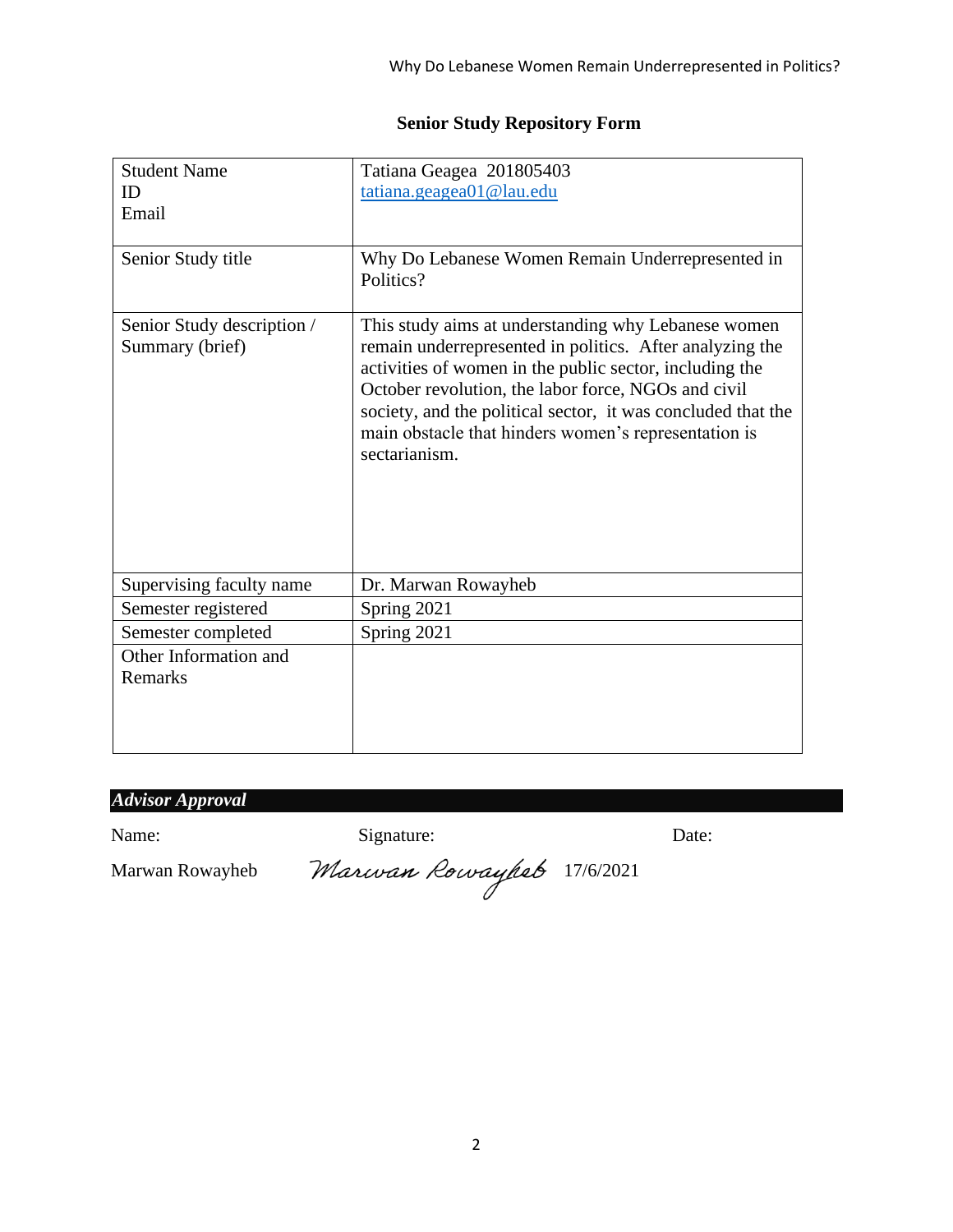# **Plagiarism Policy Compliance Statement**

I certify that I have read and understood LAU's Plagiarism Policy. I understand that failure to comply with this Policy can lead to academic and disciplinary actions against me.

This work is substantially my own, and to the extent that any part of this work is not my own I have indicated that by acknowledging its sources.

Name: Tatiana Geagea

Signature: Tatiana E. Geagea

Date: 9/05/2021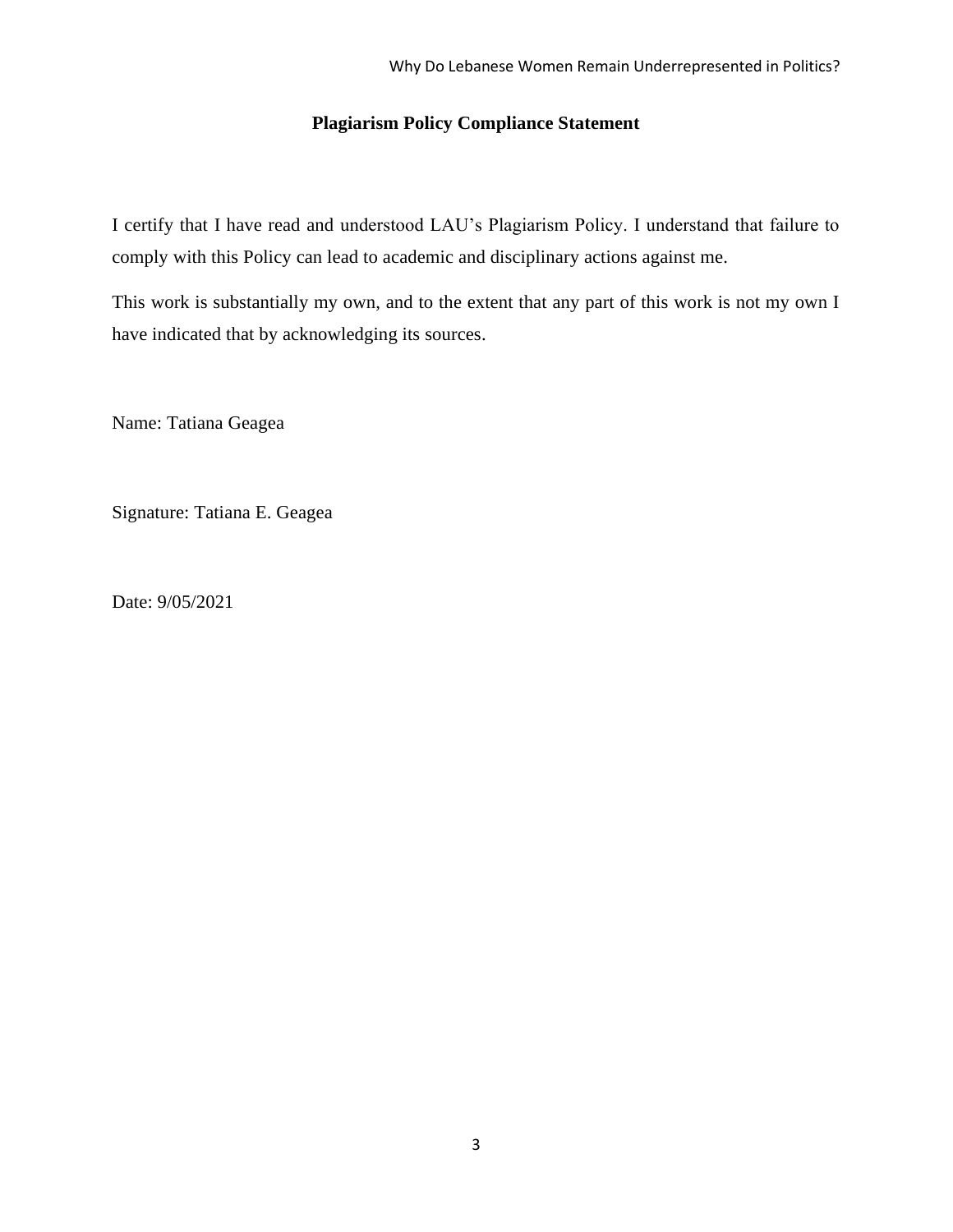# I. Abstract

Lebanese women have struggled with social injustices on a daily basis for decades. They have been underrepresented in the political arena and kept out of the decision-making process. However, they were able to increase their participation in other areas of society such as civil movements and the workforce. As such, this study focused on understanding the reason behind this underrepresentation by analyzing women's behavior. It hypothesized that the sectarian structure of the Lebanese political system has hindered women's representation. A comparative analysis was conducted focusing on women's activities in the October 17 revolution, the labor force, the civil society, and the political sector. After extensive research and interpretation, the findings corresponded with the hypothesis suggested where it was concluded that the main cause that lays behind women's underrepresentation is related to sectarianism.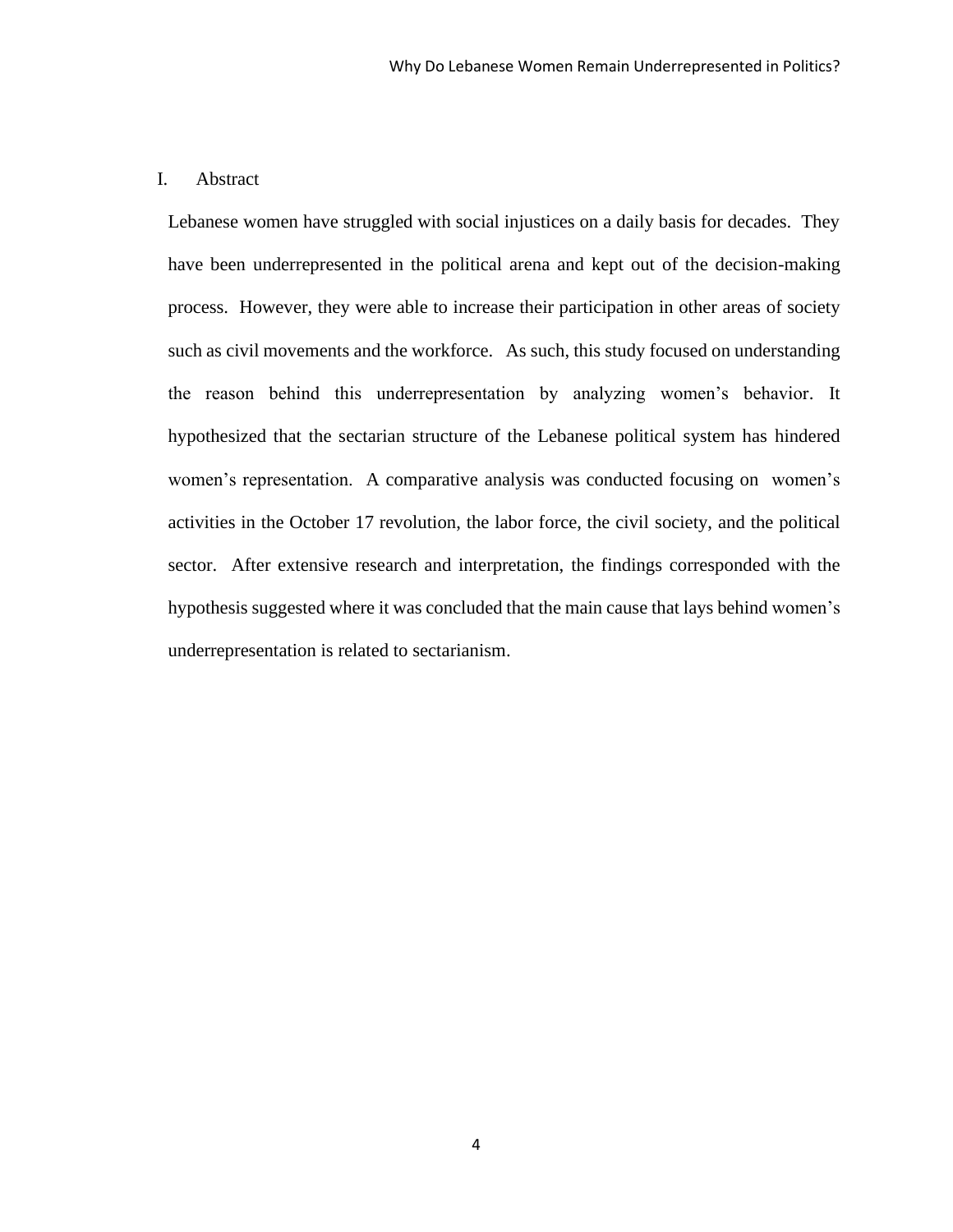# Table of Contents

| 1.             |    |  |
|----------------|----|--|
|                | 2. |  |
|                |    |  |
|                |    |  |
|                |    |  |
|                |    |  |
| 3.             |    |  |
|                |    |  |
|                |    |  |
|                |    |  |
|                |    |  |
| 4.             |    |  |
| 5 <sub>1</sub> |    |  |
|                |    |  |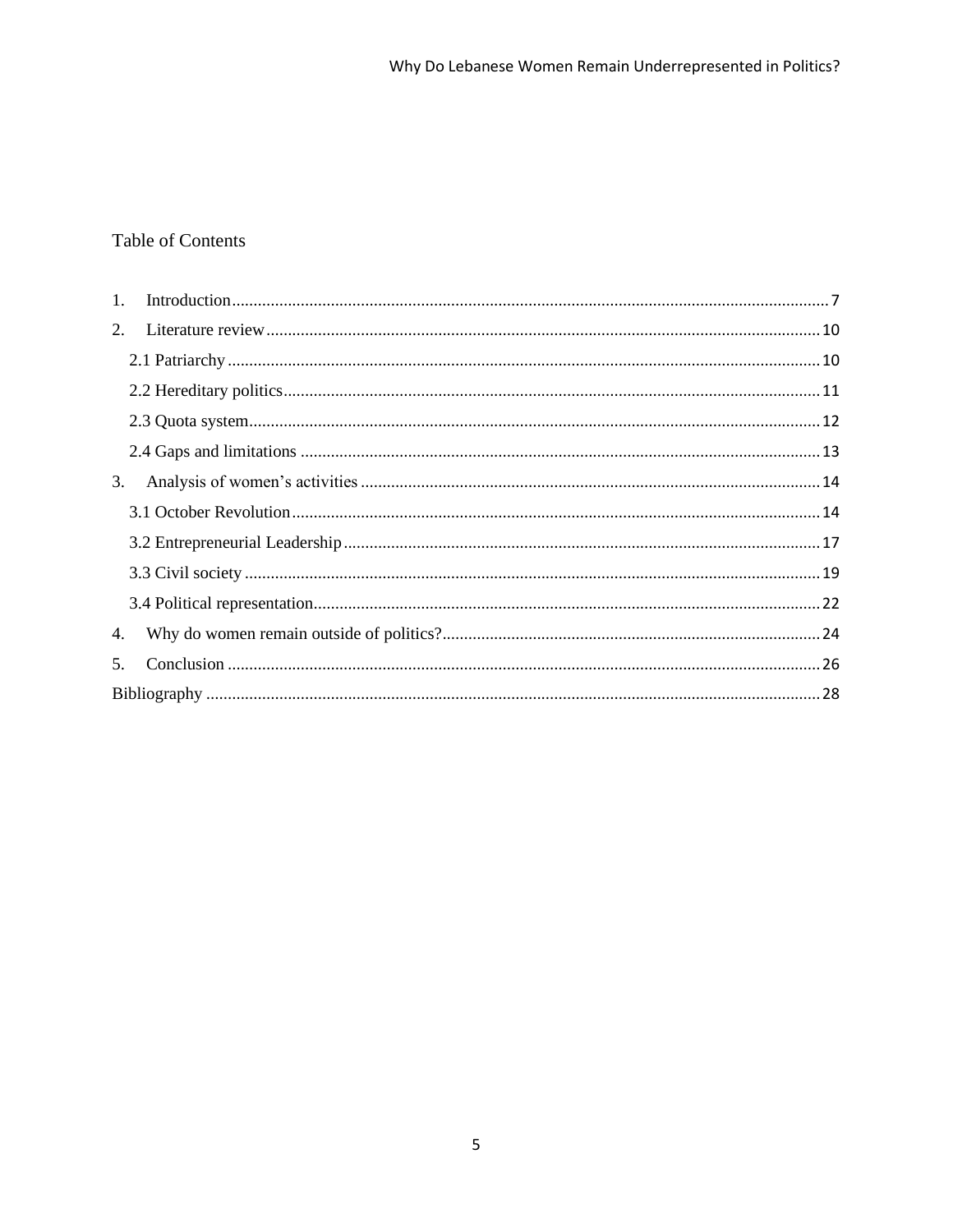Abbreviations page

NGO(s): Non-Governmental Organizations

UAE: United Arab Emirates

MENA: Middle East and North Africa

CEO: Chief Executive Officer

LLWR: League of Women's Rights

AMEWS: Association for Middle East Women Studies

UN: United Nations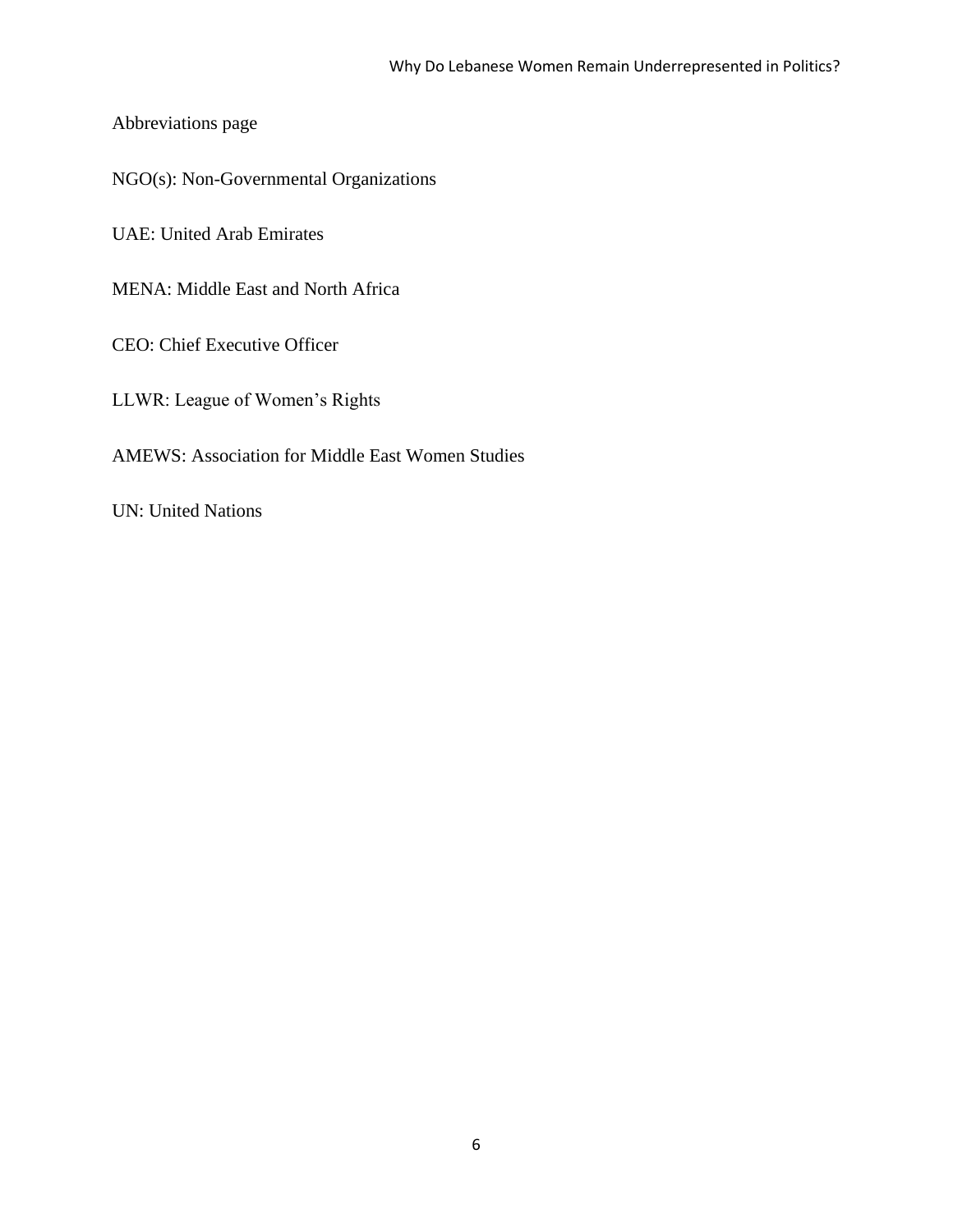# <span id="page-6-0"></span>1. Introduction

 Whether one believes that God, Brahma, or a holy trinity created men, all men are created to be equal. All people are human and should be treated equally regardless of any differences they might have. Gender is nothing but a socially constructed concept that refers to predetermined characteristics related to being male or female. It is the product of what society perceives to be as feminine and masculine and differs from one culture to another according to the norms, beliefs, and values. As such, achieving gender equality is everyone's responsibility, women and men, girls, and boys. Putting an end to the various discrimination forms that women and girls are subject to is a basic human right. In Lebanon, society has continuously suffered from gender inequality all throughout history. Despite that this gap has been in decline in recent years, Lebanese women still face strong discriminatory acts. They have been considered as the inferior gender and treated as second class citizens. In their everyday life, women have been subject to various forms of violence as well, such as physical, verbal, and psychological. Furthermore, the threats of sexual harassment have accompanied women wherever they go regardless of their age, physical appearance, professional status, or background. Gender inequality has also reached the workplace, where women have suffered from a pay gap that has acted as a vital discouragement (Harb  $\&$ Rouhana, 2020). In addition, although Lebanese women have gained suffrage ever since 1952, they have remained largely kept out of politics. Executive and legislative powers are distributed according to a power sharing formula among religious communities in accordance with the Taif Agreement of 1989 (International Alert, 2011). These powers have been often given to male figures. Moreover, there are up to fifteen distinct personal status laws, each for one of the recognized religious sects. As a result, Lebanese citizens are treated differently in cases of marriage, divorce, custody of children and other personal affairs. However, the fundamental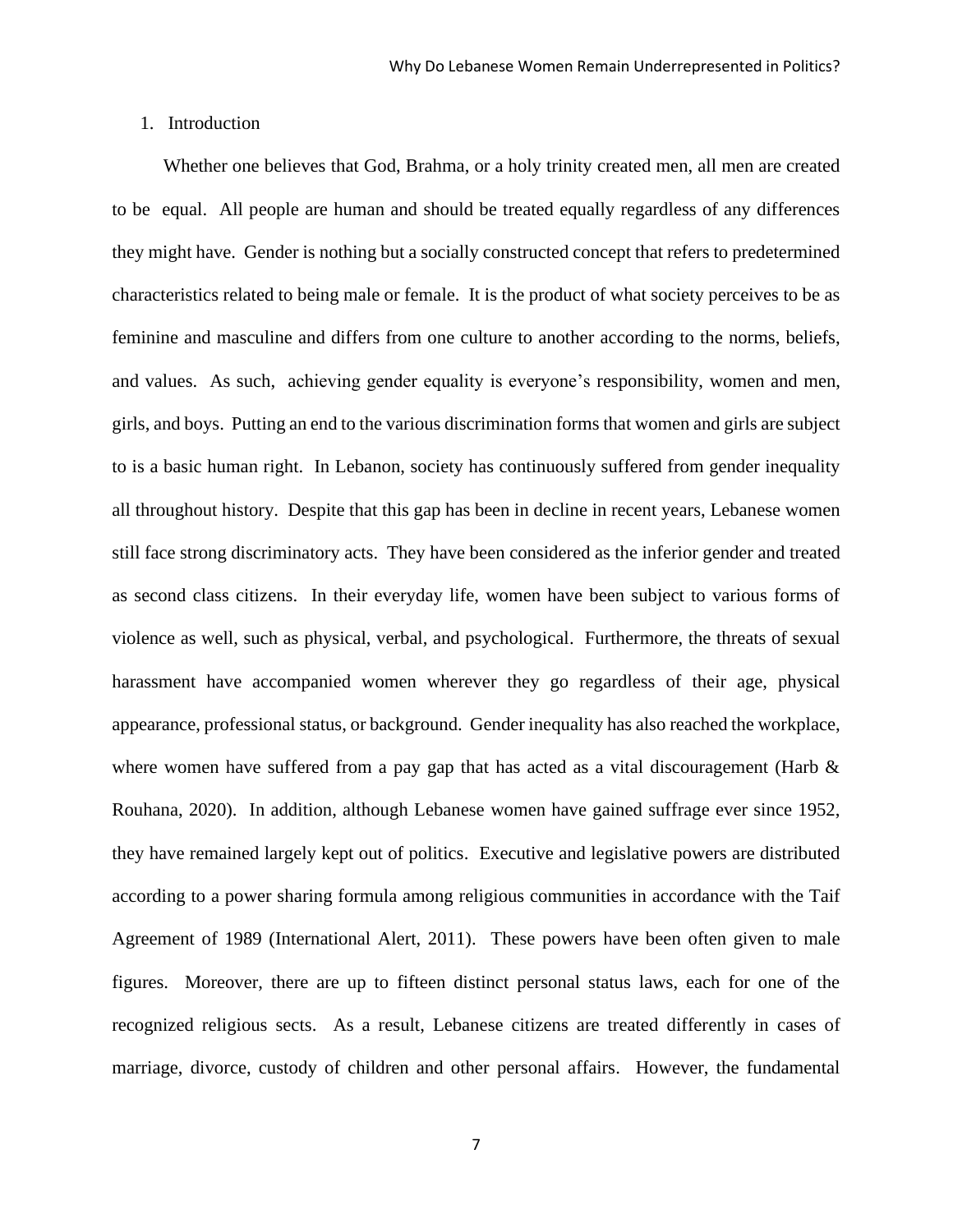problem regarding this system of personal status law is its discriminatory force on women. Males have been taken to be the head of the family and the decision makers, while women were given the motherly nurturing role. This division has also affected political power, where the feminine perspective has been abolished from the decision-making process. Furthermore, many religious communities tend to regard women as minors. They are put under the control of the male figures in the family, either their father, brother, or husband, and have to obey their word. All these events are just the tip of the iceberg of what seems to be an endless battle of social injustices rooted in gender inequality.

However, despite these struggles, women have been able to increase their representation in less formal areas of the public sector. They have largely taken part in social movements and uprisings. As well, they have become entrepreneurs and successful in their work. In addition, they took part in university elections, activists movements and NGOs.

 Consequently, this study aims to answer the following research question: Why are Lebanese women still underrepresented in the political system despite their high educational levels, increased participation in the labor force, leading role in uprisings, and active involvement in civil society?

This question is critical in order to understand the lack of representation of women from political power. Lebanese women have been very active in the public sector institutions. They have held a key role in the latest protests that erupted in October 2019. Moreover, many women have become entrepreneurs and occupied managerial positions in the work force. In addition, females today make up more than half of the student population in comparison with men. More so, they have achieved higher educational levels and were able to complete advanced degrees. Several Lebanese NGOs have been founded by women and accomplished great milestones in protecting women's

8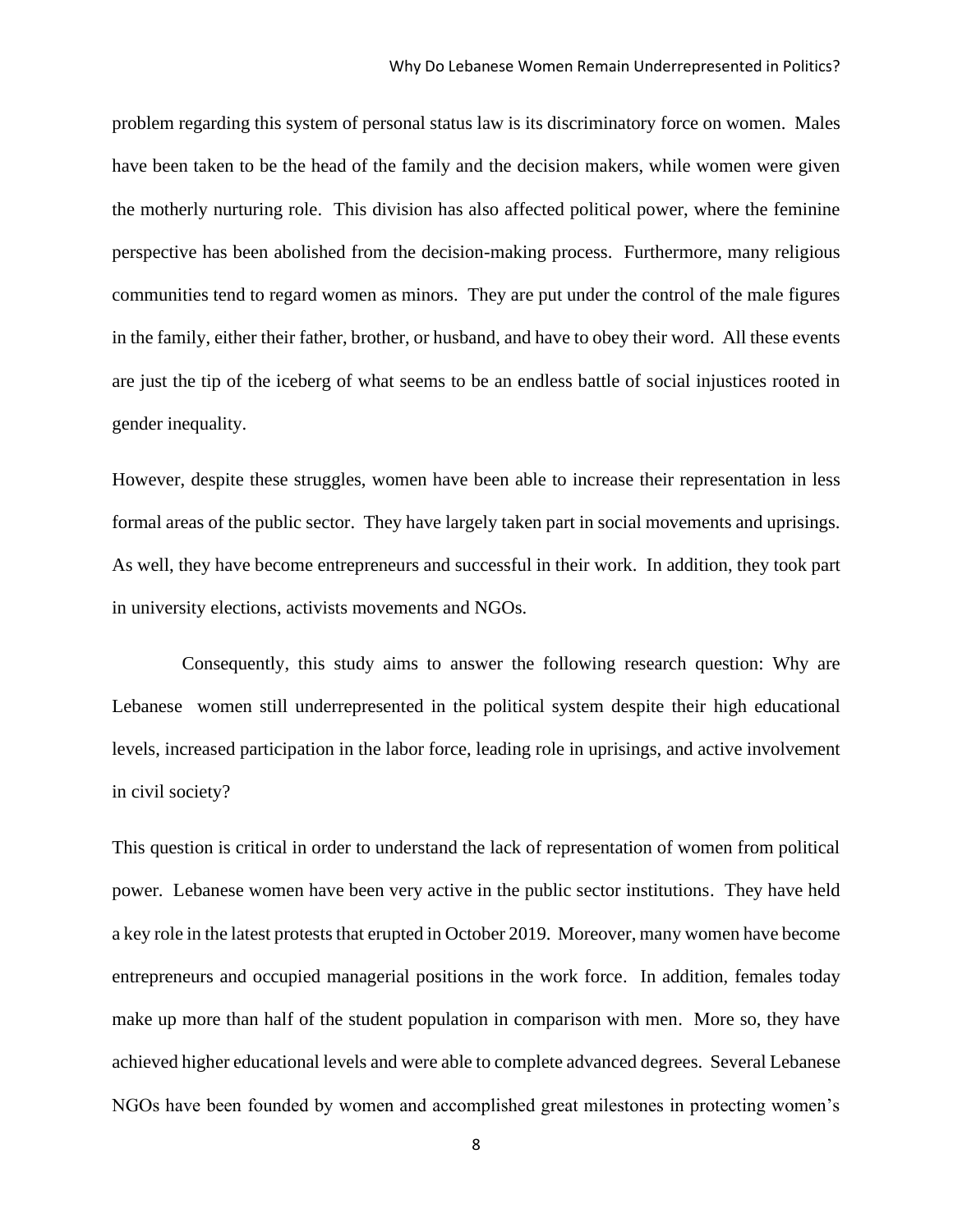rights. Yet, they still suffer from low representation when it comes to being involved in the government and shaping public policies. Which is why this topic is important as it offers us a possible explanation on what could be hindering women's participation in politics. It allows us to understand why women are still marginalized in the cabinet, parliament and political parties.

 Furthermore, this research hypothesizes that the political system that relies on sectarian lines have, in turn, resulted in a sect-embedded society which has kept women out of politics. Women have showed that they enjoy the necessary motivation and capabilities to become part of the political system. Therefore, the formerly common mindset that women lack the motivation, interest or will to be involved in the government does not accurately describe reality. Rather, it only serves as an excuse to distract us from the real problem. Therefore, women empowerment programs do not match the struggles that women face in real life. Through their active and hard work, such as in the October 17 revolution, they have demonstrated that they are willing to hold political power, if given the chance.

As for the research methodology, this paper will rely on comparative analysis. Women's activities will be divided into two major groups. The former will include women's participation in society's institutions outside of politics. The focus will be shed specifically on the October 17 revolution, female entrepreneurial leadership, and their role in civil society such as in NGOs, student elections, and activist movements. The latter group will include women's representation in the Lebanese political system. The activities of women in both these areas will be analyzed and compared while concentrating on the variable between them, which is sectarianism. Publications, journals, and news articles will be collected in order to gather the relevant qualitative data that serve in analyzing these movements. After that, a detailed interpretation of the relation between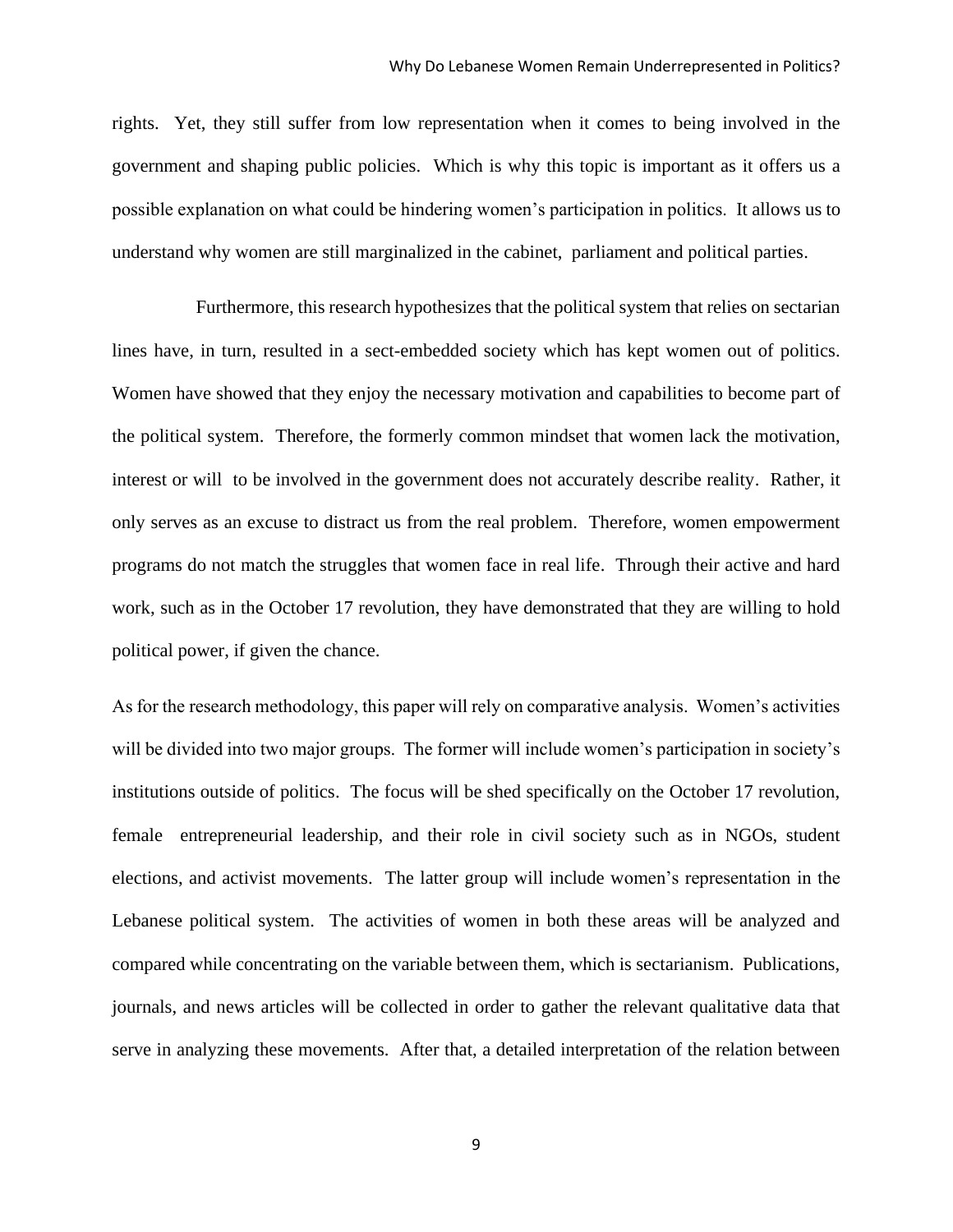sectarianism and women's behaviors in these two groups will be conducted. Finally, a conclusion will be made in an attempt to find a possible answer for the research question stated above.

#### <span id="page-9-0"></span>2. Literature review

 In the literature, great effort has been devoted to studying Lebanese women's status in regard to politics. Some scholars believe that the underrepresentation of women is due to the hereditary nature of Lebanese politics that is centered around male figures. Others argue that the reasons behind this discrimination are due to the mentality of the Lebanese society and the patriarchal dominancy. On the other hand, some researchers have attributed the underrepresentation of women to the quota system that does not ensure their participation. However, there are still no agreement among researchers on the principal factor that led women to advance in various sectors except for the political one.

# <span id="page-9-1"></span>2.1 Patriarchy

 Many scholars seem to agree that a major obstacle facing women's advancement in the political arena is the patriarchal system that has contributed to shaping the behavior of women and predetermined their role in the society. In their journal article "Women's Rights and Call to Shifting Paradigms from Under Representation into Empowerment: The Case of Lebanon", Diab and Awada argues that, although women have attained comparably higher educational levels than men, they still face gender discrimination rooted in the patriarchal mentality (Diab & Awada, 2016). They believe that Lebanese culture has promoted gender inequality. As a result, women have become subject to different types of violence. This has led women to be underpaid and to suffer from lack of representation and participation in politics. Similarly, in her article "Women's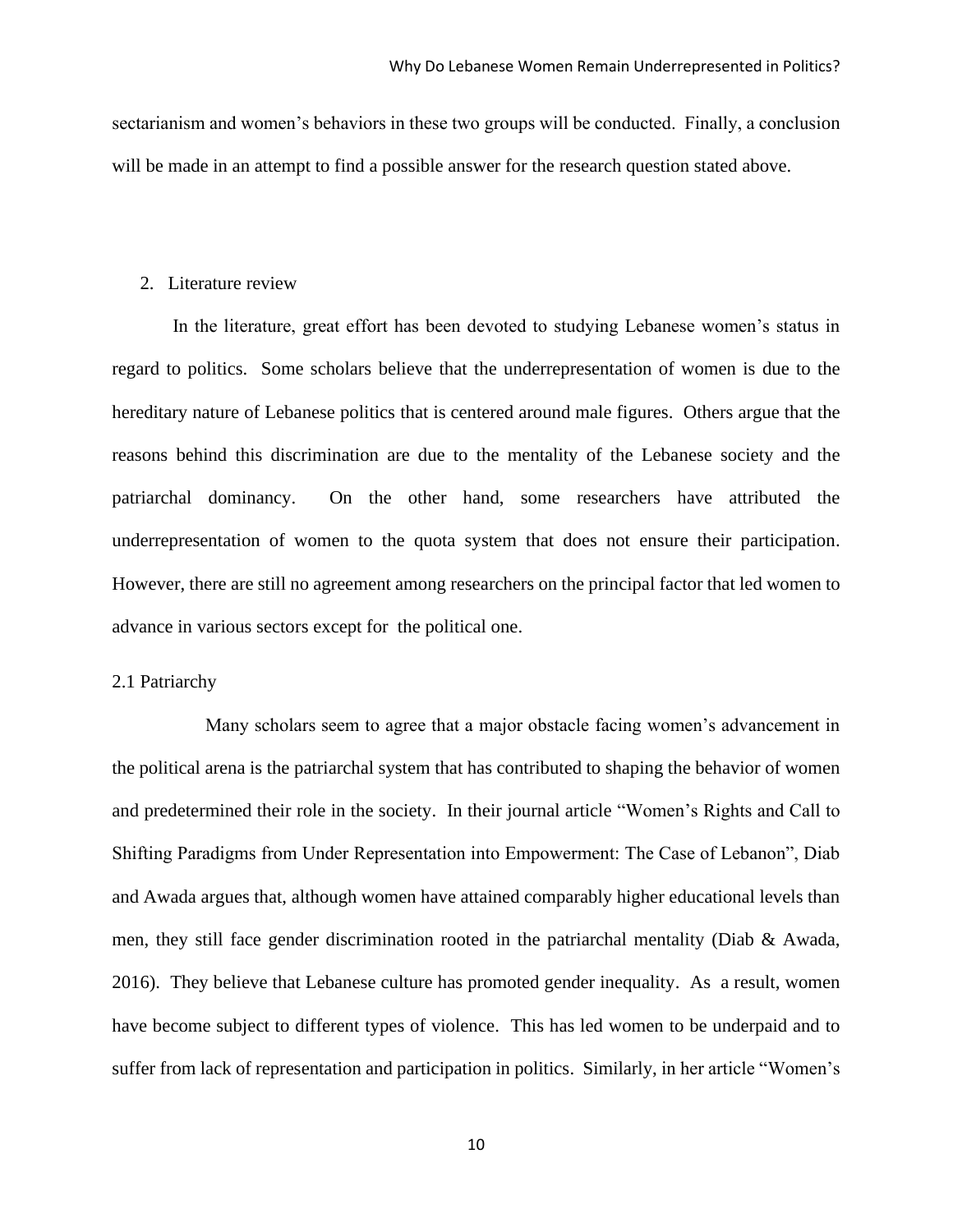Grassroots Mobilization in Lebanon: A Firsthand Account", Arslan believes that women have refrained from getting involved in politics because it is considered as a man's domain (Arslan, 2020). The traditions present in the society have resulted in psychological barriers that deepened gender inequalities. It has led the enforcement of statements such as "Why Women? Did men perish?" that acted against women's participation in politics. Moreover, according to Sharif, in their article "The Origin of Women's Segregation in Lebanon's Political Life, Between Patriarchy and Consociational Democracy", the root causes that lead to women's underrepresentation in politics is directly related to the patriarchal structure of Lebanese political parties (Sharif, 2017). The rights of the citizens are protected by the religious leaders which appoint males as the heads of families. As a result, male have grown to be more privileged, with more access to positions of power. Whereas women have been kept out of leadership positions, as "there are enough men in the family". All these academics agree that the patriarchal nature of Lebanese society plays a critical role in the underrepresentation of women in politics.

#### <span id="page-10-0"></span>2.2 Hereditary politics

 On the other hand, several academics believe that women's participation in politics has been negatively affected by the hereditary politics. In their article "Gender Politics in Lebanon and the Limits of Legal Reformism", Salameh believes that political seats and positions are inherited on the basis of male kinship (Salameh 2014). As personal status laws are governed by religions, they have made men the heads of the family, and have treated women as second-class citizens. Therefore, political recruitment was established on the basis of family ties and women have become uncapable of reaching governmental positions unless there is no male heir in their family. Likewise, in their journal article "Political Familism in Lebanon", Joseph argues that most of the political parties in Lebanon are based upon family allegiances (Joseph, 2011). They state that an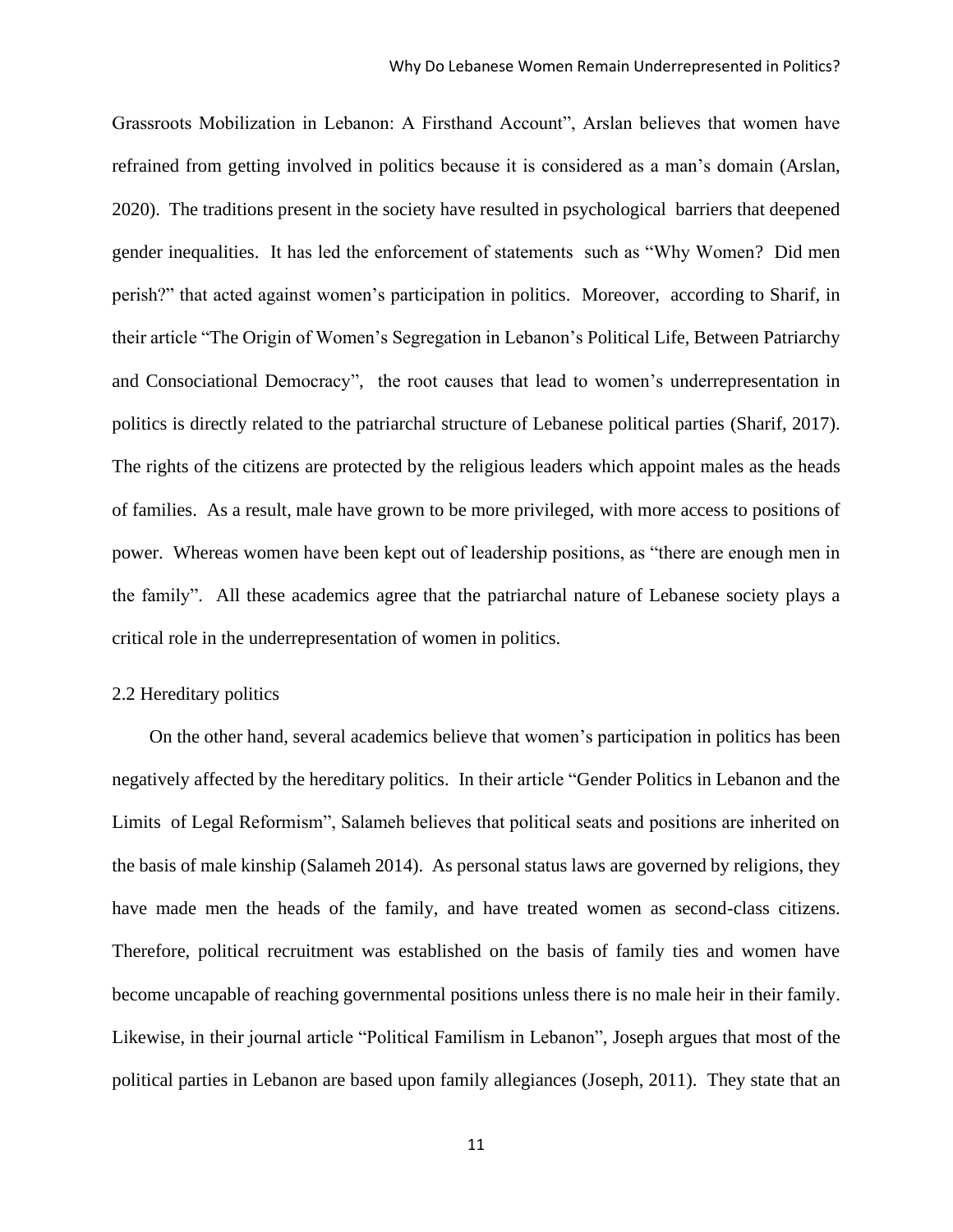important number of women joined the parliament due to family ties. They have either followed their alive or dead husbands, or through the support of their. Examples are Nayla Mowadad, Bahia Hariri, Sethrida Geagea. Males were considered as guardians of women, and laws protected male rights over females'. As well, according to Khoury, in their journal article "Women's Political Participation in Lebanon", the weakness of the Lebanese state lies within the primacy of kinship and familial ties (Khoury, 2013). Individuals in Lebanon are often identified by the family registration number that is passed on from generation to the other through the male figures of the family. This concept is as well reinforced in the political arena. Even so, the majority of women that have entered the parliament has done so through their kinship ties. All these authors have concluded that political familism in Lebanon and the prevalence of kinship ties that is centered around male figures play a major role in the underrepresentation on women.

#### <span id="page-11-0"></span>2.3 Quota system

 Other researchers argue that the reason behind women's underrepresentation in politics is due to the inefficient quota system that is recognized in Lebanon. In their article "Parliamentary Presence Sticking Point for Lebanon's Women", Alami states that the Lebanese quota system contributes to complicating women's political roles (Alami, 2015). Moreover, some of the political parties totally rejected the adoption of a quota system that aims to increase the numbers of women in governmental positions. In parallel, according to Hussein, in their article "The 'Female Quota' in Lebanon: A Temporary Solution to a Chronic Political Problem", Lebanese authorities have failed to adopt positive measures that empower women's political representation in the government (Hussein, 2017). Women have been continually marginalized and denied their political rights. Moreover, the electoral law does not include any gender quota that favor's women's political representation. Similarly, in their journal article "The Proposed Gender Quota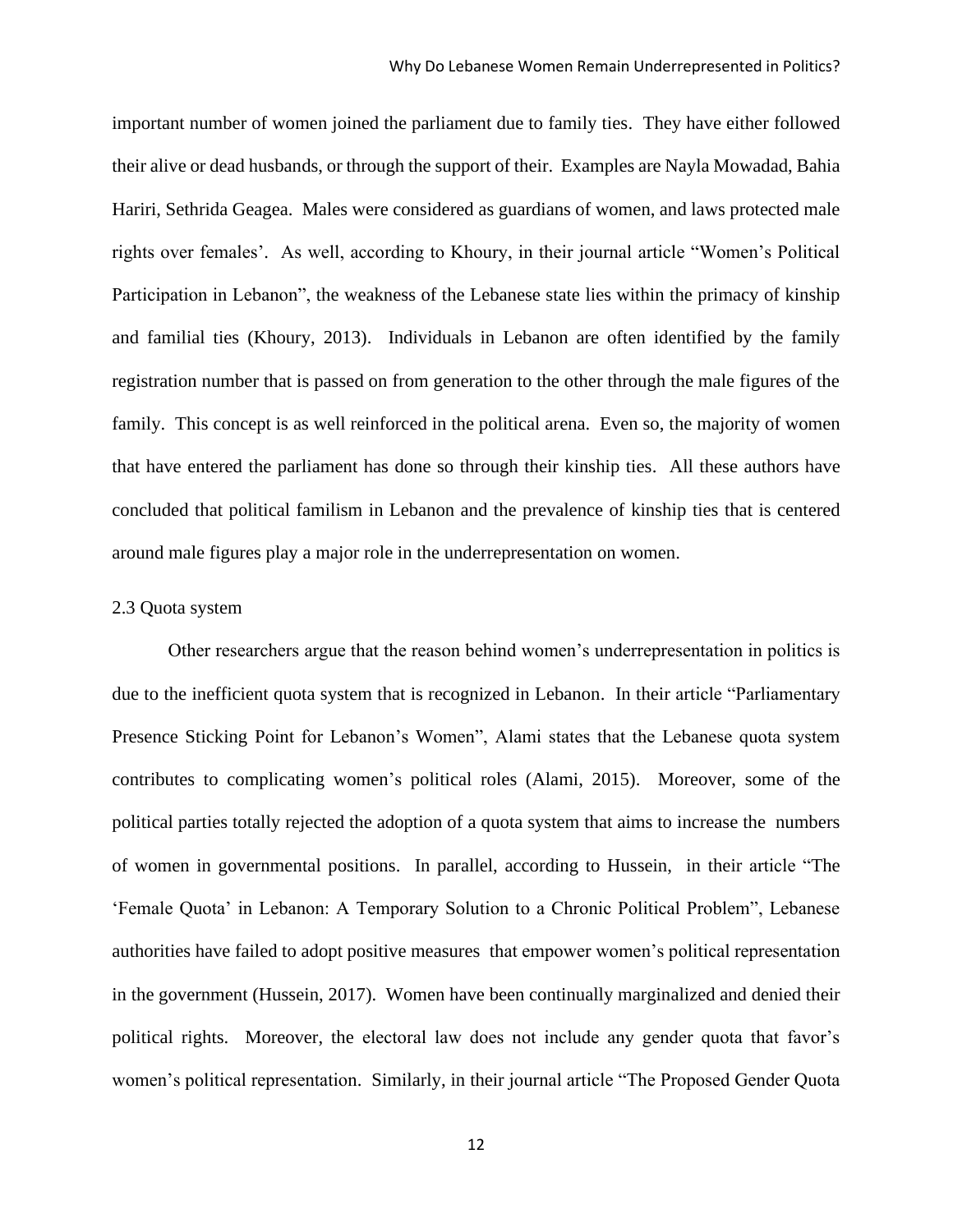in Lebanon: Legal Crisis or Democratic Transformation?", El Makari believes that the principal reason behind women's underrepresentation is the lack of interest of the Lebanese legislator to adopt an efficient quota system that aims to strengthen women's political representation (El Makari, 2009). They argue that the electoral law should be amended to encourage women's participation in the political processes. All these authors seem to believe that the current quota system acts as a demotivator for women's political participation.

#### <span id="page-12-0"></span>2.4 Gaps and limitations

 Although these academics offer great contribution to the literature in regard to women's representation in politics, their research remain limited in some areas. First, the recent exponential participation of women in political movements have added to the evidence that support women's empowerment. Thus, the existent research has become outdated and is in need of new studies that consist of more recent data. Furthermore, the methodologies used in these studies present some limitations. Focusing only on the presence of women in politics and overlooking the active role that they play outside of politics is not enough to explain their underrepresentation. Therefore, more attention should be shed on women's activities in areas such as the labor force, civil society, and the public sector. As such, this study will attempt to close these gaps by comparing the roles of women in between these two areas. It will contribute to the literature by studying the variable that exists between the political sector and other areas of society, which has led to the difference in the levels of participation.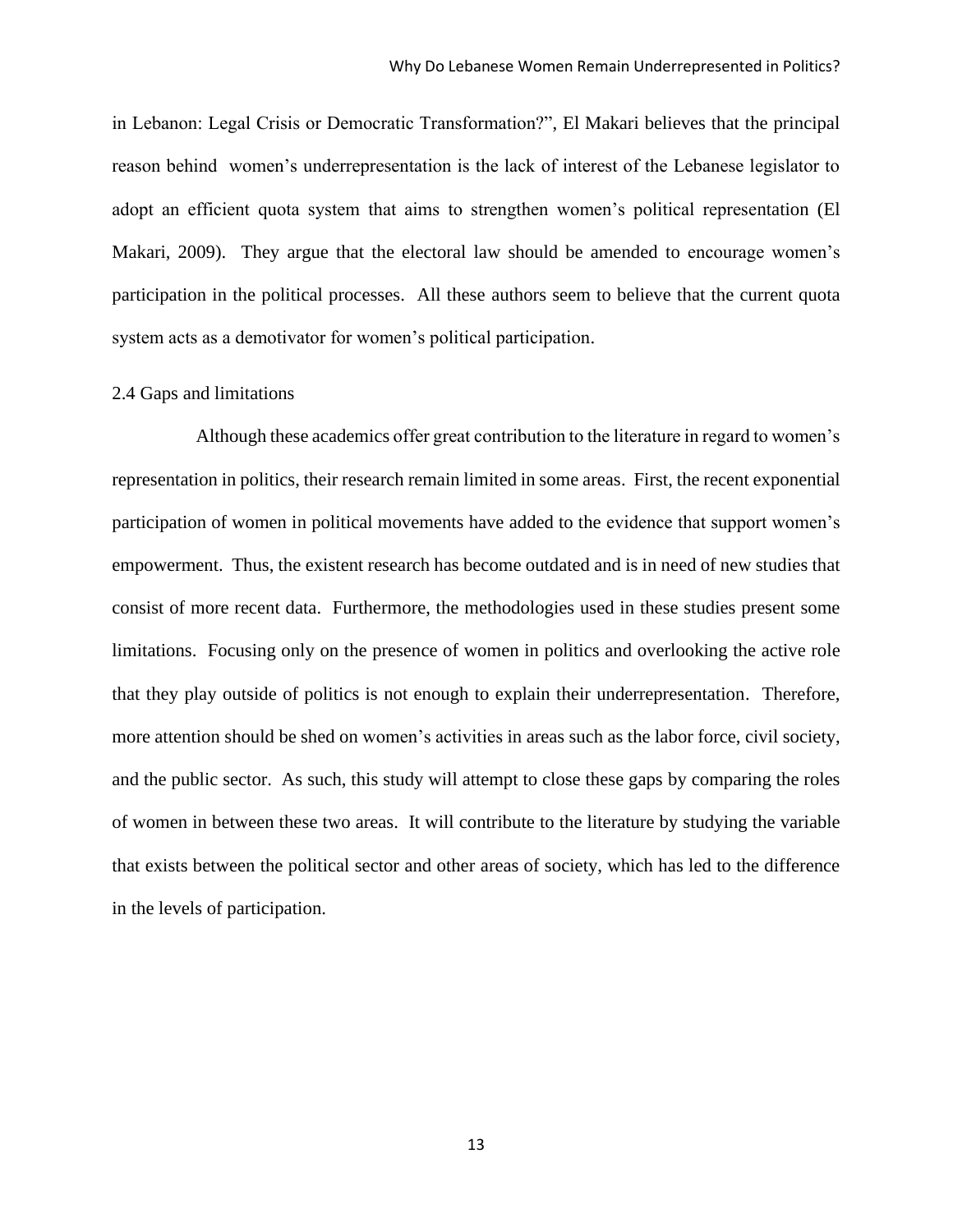#### <span id="page-13-0"></span>3. Analysis of women's activities

The purpose of the following section is to highlight a number of achievements that Lebanese women have accomplished throughout the years in some institutions of Lebanese society. It will include the active role that women adopted during the October 17 revolution. Moreover, it will mention some of the managerial positions that they were able to hold in the business world. As well, a quick overview of their participation in the civil society and the university elections will be made. Next, a brief description of women's representation in the Lebanese sectarian political system will be conducted. This will show the willingness, motivation and capability of women to become successful. These analyses will allow us to compare the activities of women between two sectors, where one is secular and the other is sectarian. It will help in understanding why women have been able to succeed in one part of society but fail in the other.

# <span id="page-13-1"></span>3.1 October Revolution

 On October 17, 2019, Lebanon witnessed the eruption of a non-sectarian revolution that called for better standards of living. The protests expanded all over the country and conquered some important historical locations such as Riad Al Soleh square in Beirut. This event was mainly due to the corruption of the ruling elite that were not implementing any projects that advance the general welfare. Nevertheless, the economic condition of the Lebanese population was deteriorating, without any reform attempts by the government. The leadership role that women adopted during this revolution should come to no surprise. Ever since the beginning of the protests, women have centered themselves on the frontlines. Moreover, as the protests expanded and reached a larger audience, women formed human barriers between the forces and the protestors when violence threats erupted. There were also footages of women dancing in the protests, raising flags, and chanting to anthems. They were the decision-makers of the revolution and adopted a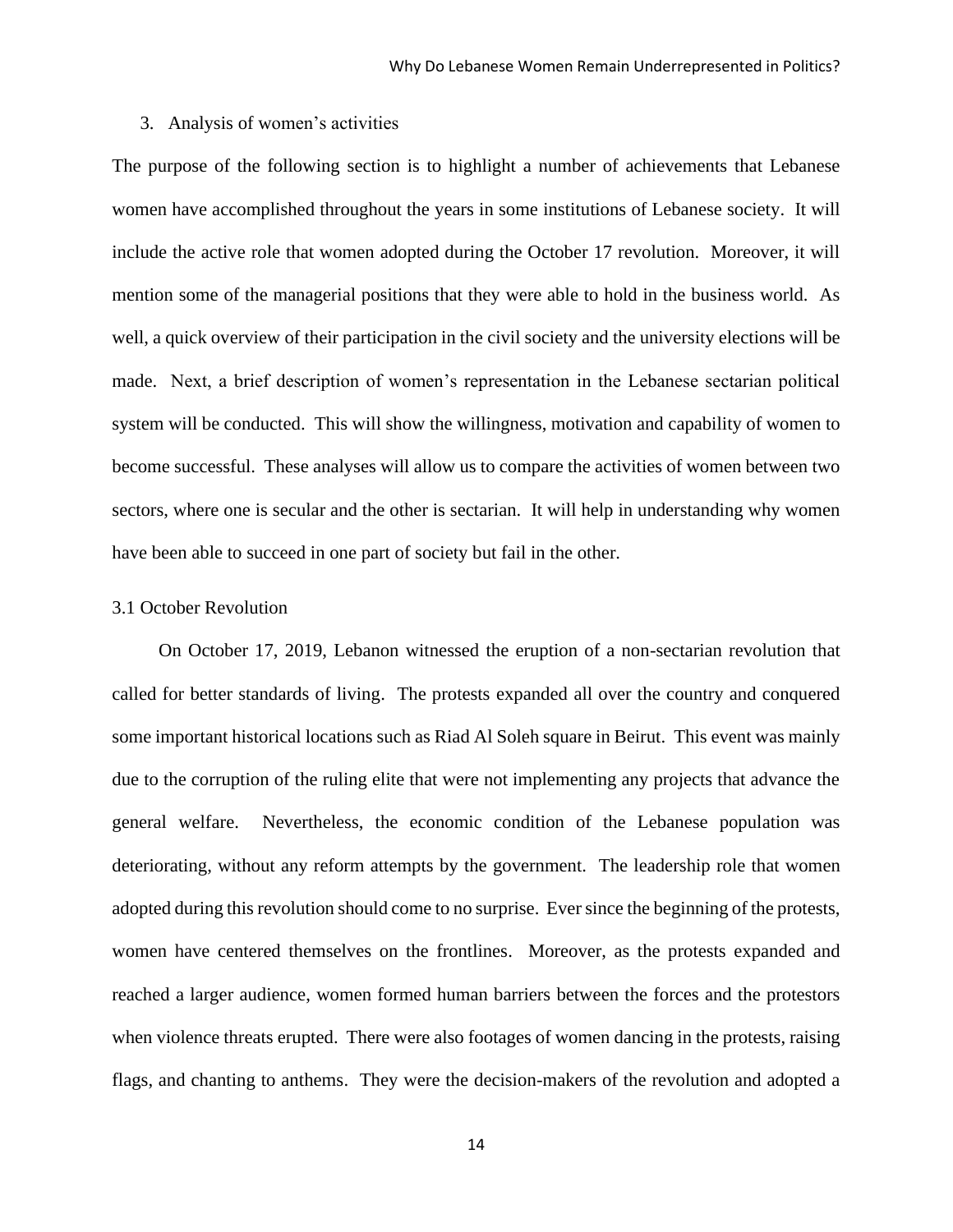very mature role in how the events unfolded. They were determined to make their voices be heard. They did not allow tear gas, violence, and fights to prevent them from taking the streets each day and call for their demands. Fear did not hold them back, as they were determined on bringing change to their home country. They stood against the government's sectarianism and corruption and called for a change in the ruling class. In addition, they demonstrated for better employment opportunities and improved social services (Khalil, 2019).

 As well, women fought for equality. Females have been subject to males' superiority, deriving from personal status laws that are under the control of religion. As such, females are still denied from the most basic human right: equality. Moreover, women's role has been very focused on maintaining a peaceful aspect of the revolution and decreasing the tensions between the male demonstrators and the armed forces. Such nonviolent nature of the uprising gave a chance for families to take the streets with their children. As a result, kids were educated on how to become an active patriotic individual. They gained the opportunity to become part of a historical moment that will forever be remembered.

 One iconic moment at the start of the revolution was when a women named "Malak Alaywe" karate kicked an armed security guard in the abdominal after he was threatening to throw fire on the demonstrators. Similarly, a picture of a courageous woman defending herself against the thugs of Hezbollah spread all over the media. They were inducing fights by throwing stones and bottles on the demonstrators. This moment remained the symbol of the bravery of women in the revolution. Another story revolves around "Lara", the woman's whose husband bled to death between her hands (Abou Zaher, 2020). He was shot by a soldier of the Army Intelligence. Lara vowed that she would keep fighting until her last breath. Furthermore, when the protestors attempted to set foot in the parliament, pictures of women climbing the cement barriers and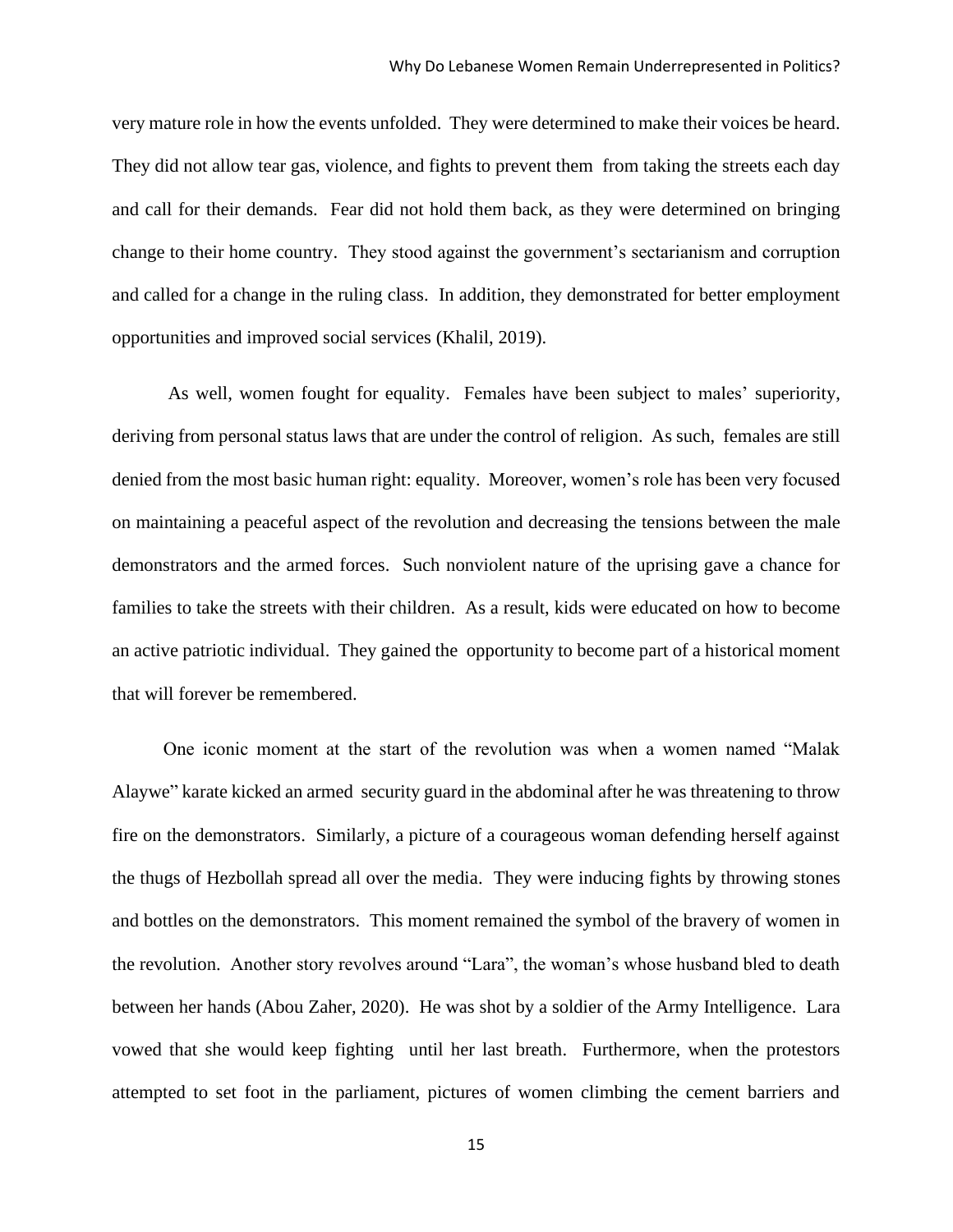barbered wires were recorded. The presence of females in the protests was prevailing. Women came from different backgrounds, there was young and old women, mothers, daughters, grandmothers, females in wheelchairs and pregnant. Moreover, women from all religions and social classes took part of the demonstration, including but not limited to Christians, Muslims, lawyers, doctors, and artists. Even more, women who were unable to personally take part of the street demonstrations volunteered to provide meal boxes to the protestors. Some elderly even offered their houses as a place of comfort for people, so they can nap, shower, and eat.

The courageous and bold role that women adopted in the revolution has been critical. Women constituted close to half of the protests population which is an exceptional rate in comparison with the female participation in the Middle East and Arab countries revolutions (UN Women, 2019). They were able to both participate and organize the protests across all Lebanon. They put their own lives at risks without hesitating, calling for a better tomorrow. They organized peaceful and civil marches during several weekends, in which they laid out their demands for the government, such as in Beirut, Tripoli and Jal Al-Dib. In some instances, such as in Baalbek, white roses were distributed among the protestors as sign for peace. In addition, many female professionals set up tents in the squares of the protests and carried out different informative discussions. Topics included political reforms agendas, reforms regarding the economic crisis, gas and oil, secularism, and environmental subjects. As well, they organized candlelit vigils during several nights in which the peaceful character of the protests prevailed (Hall, 2019). In addition, yoga classes sessions were regularly held by female instructors in the mornings to provide a mental break for the protestors and allow them to meditate. Similarly, public self-defense sessions were conducted in order to teach women the tactics they should use in case of a physical attack. At the end of each day, they would clean the streets, pick up all the garbage and leave the place as good as new. Some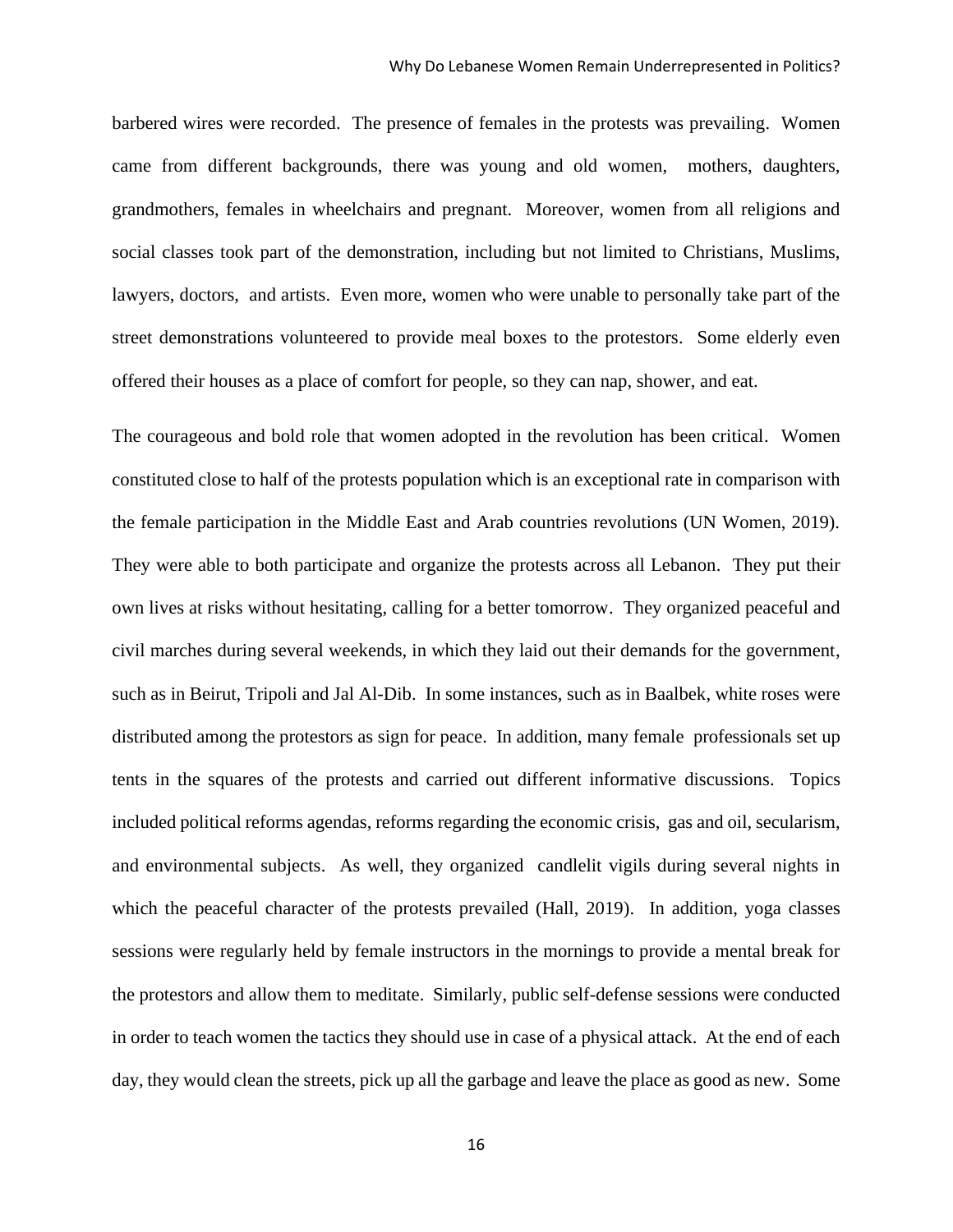women also took shelter in the public places, they refused to go back home even to sleep and insisted to continue the strike until their demands are met. Women in the diaspora also participated in the demonstrations, either by sending support and donations from abroad, or by returning home and protesting in person.

## <span id="page-16-0"></span>3.2 Entrepreneurial Leadership

 Women have been subject to various forms of obstacles that have prevented them from reaching high positions in the business world. Despite the fact that women have completed high educational levels, they are still unable to work with their degrees. They have suffered from gender discrimination behaviors that kept them out of the workforce for years. Sexism, stereotypes, pay gap, sexual harassment and other discriminatory attitudes have been forced upon women when trying to have a job themselves. The stereotypes embedded in the Lebanese society did not allow females to show their full potentials. Gender biased attitudes have led men to be paid more than females, even when holding the same job position. Although these prejudices about the role of women are in a decline over the last few decades, women are still believed to be less suited for managerial positions than men. Moreover, the gender pay gap that women has suffered from continuously has acted as a demotivator for females to join the labor force. In addition, when women were successful in getting a job, they have been often given less important responsibilities than their male colleagues. Rarely have women been able to participate in important meetings and take part of the decision-making process of the company they work in. As well, they have suffered from sexual harassment in the workplace, especially by their male bosses. Moreover, women have been considered vulnerable and emotional, and thus unable to participate in professional conferences, negotiate and handle other leading responsibilities. All these barriers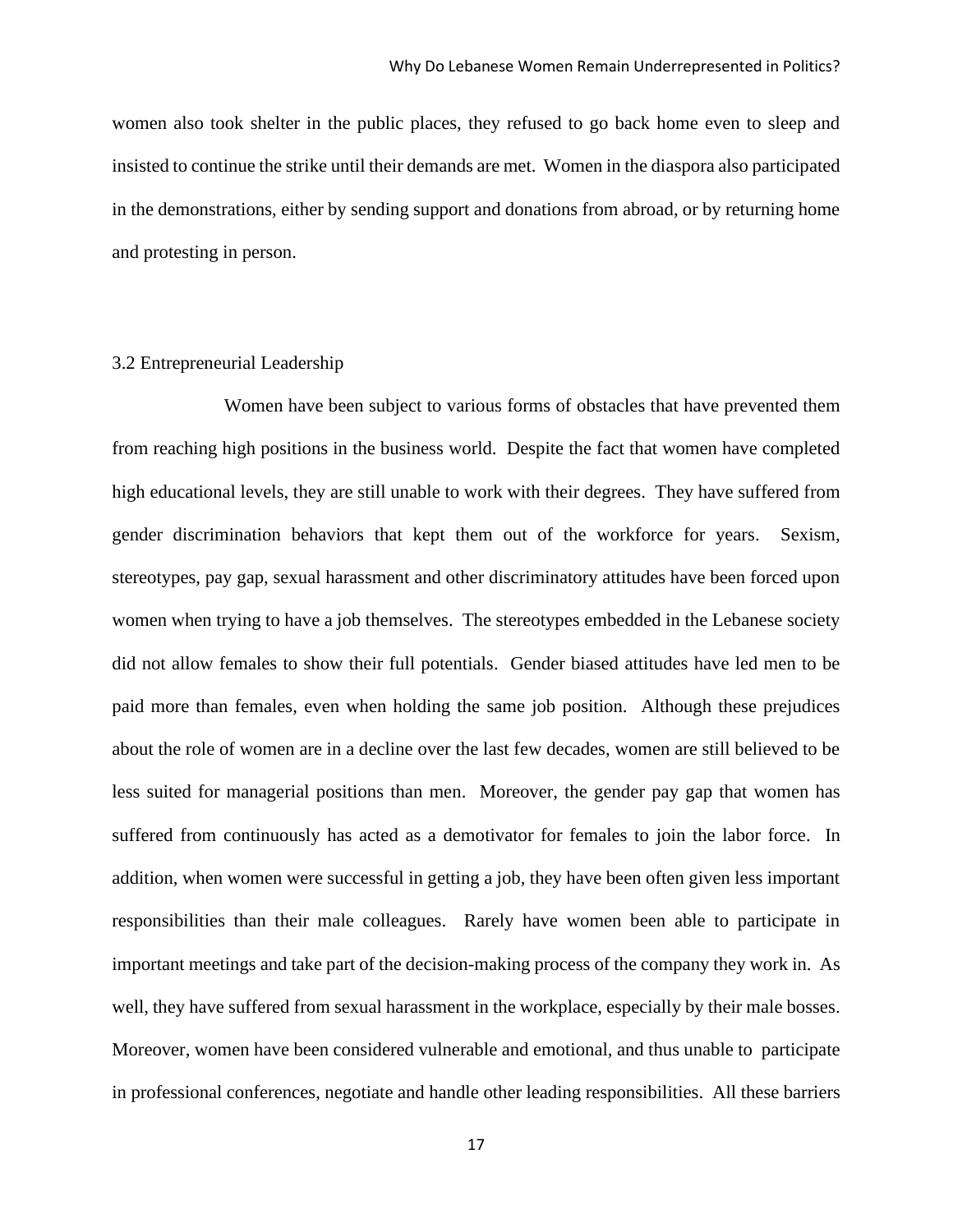and more have limited women to accepting humble mid-level jobs away from leadership positions. They have reinforced of what is known as "glass ceiling".

 However, despite these massive difficulties that Lebanese women have been facing when joining the labor force, they were able to increase their participation rate drastically over the last few years. Moreover, they have been successful in adopting managerial positions and leading industries in the business arena.

Many Lebanese women are considered to be among the most successful Arab businesswoman in the Middle East. According to Forbes Middle East, eight Lebanese have been included in the Middle East's 100 power businesswomen for the year 2020, eleven in 2018 and thirteen in 2017 (Forbes Middle East, 2020). One brilliant women is Elissar Farah Antonios who is the Chief Executive Officer (CEO) of Citibank UAE. She is the first woman to ever hold this position. As well, she was appointed the head of the MENA cluster in 2019. During her career, Antonios has showed an excellent understanding of the economic drivers, challenges, and opportunities of the region. Another example of powerful women is Caroline Fattal Fakhoury. Fakhoury has become the senior Vice President and a board member of the Fattal group. She considers the advancement of women in the Middle East as a priority which is why she launched the social enterprise "Stand For Women". Through this venture, she raised awareness on the necessity of women joining the workforce and becoming independent. In addition, Randa Al Assaad managed to become the CEO of an architecture and engineer enterprise called Arif and Bintoak (Arabian Business, 2020). As well, Mona Bawarshi was able to become the CEO of Gezairi Transport and successfully take over the family business and keep it in the lead (The BusinessYear, 2018). In addition, Hala Fadel is the co-founder of Leap Ventures and holds a very essential part in managing the company. She is also the founder and chair of MIT Enterprise Forum for the Pan Arab region that has worked on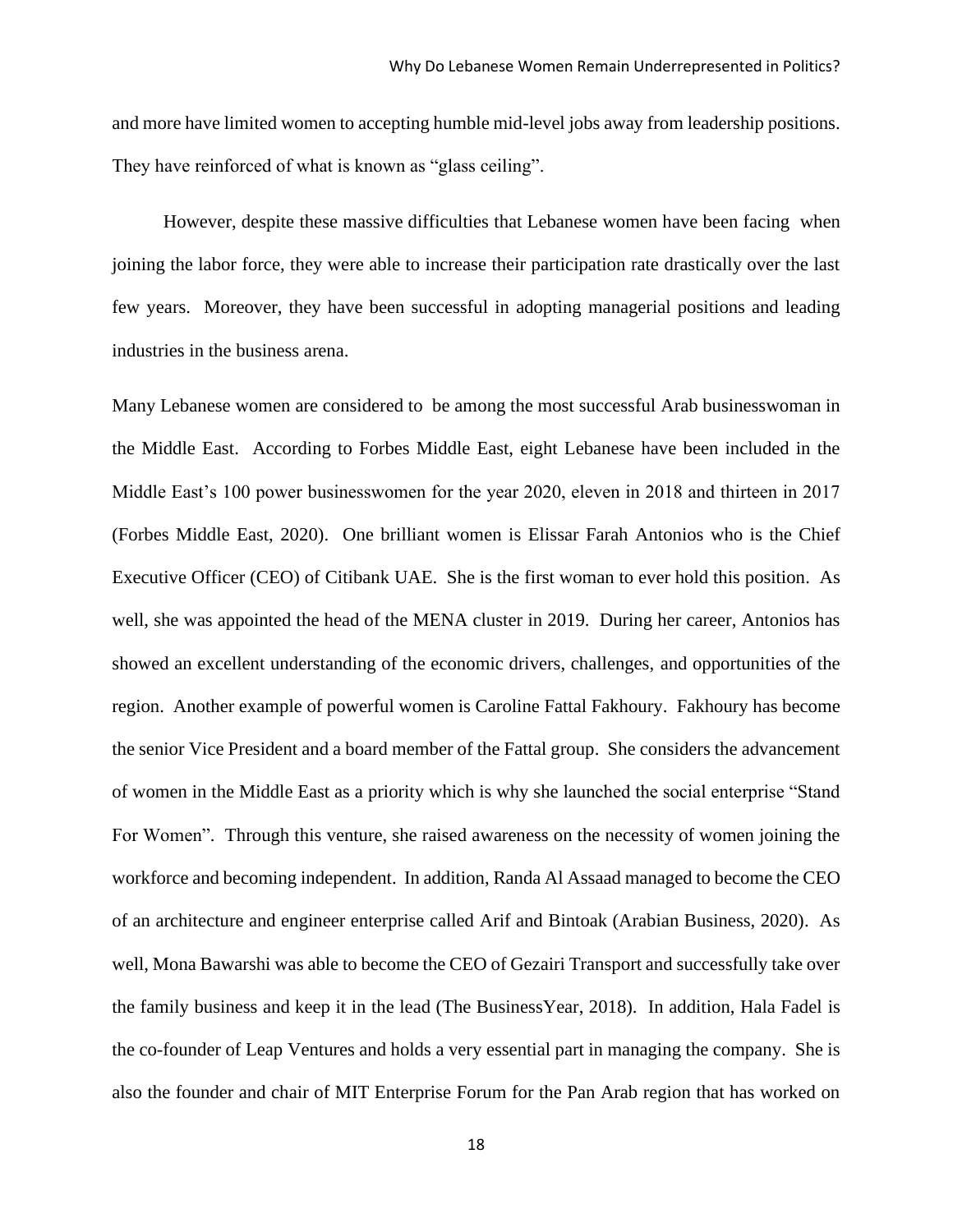promoting entrepreneurship and providing investments for startup businesses. Another brilliant name has been Ingie Chalhoub, a fashion designer who became the founder as well as the manager of Etoile Group (The CEO Magazine, 2020). Furthermore, Joumana Chelala was appointed the Deputy Head-Consumer Banking Manager and Deputy General Manager at Byblos Bank in Lebanon. Dr. Nadia Cheaib, a successful scientist and entrepreneur, has become the founder and the chairwoman of ClinGroup, which had made a critical impact on the health sector in the MENA region (Insights Success, 2020). Moreover, Elsa Aoun was able to launch "Ounousa" the first Magazine that target women in the Middle East in the Arabic language (Berytech, 2019). Many years later, she initiated Sohati and Loolia websites, where she reached millions of followers from the region. As well, Christelle Saghbini was appointed the chairwoman and the managing director of the French multinational pharmaceutical company Sanofi in Egypt. Dr. Leila Hoteit is a partner and a Managing Director in the Boston Consulting Group in the Middle East.

These women have been successful in breaking the barriers and not only entering the business world but become leading figures as well. These names are just a small example of the achievements that Lebanese women are capable of. Through their education, knowledge, experience, and skills, they have been able to reach high positions and become managers, founders, directors, and CEOs. At the same time, they were perfectly able to find a balance between their family and their work and excel in both.

#### <span id="page-18-0"></span>3.3 Civil society

 Lebanese women have been always calling for change. Until today, Lebanese laws still differentiate between male and female. They protect and punish individuals differently, based on their gender and marital status. After decades of being discriminated against and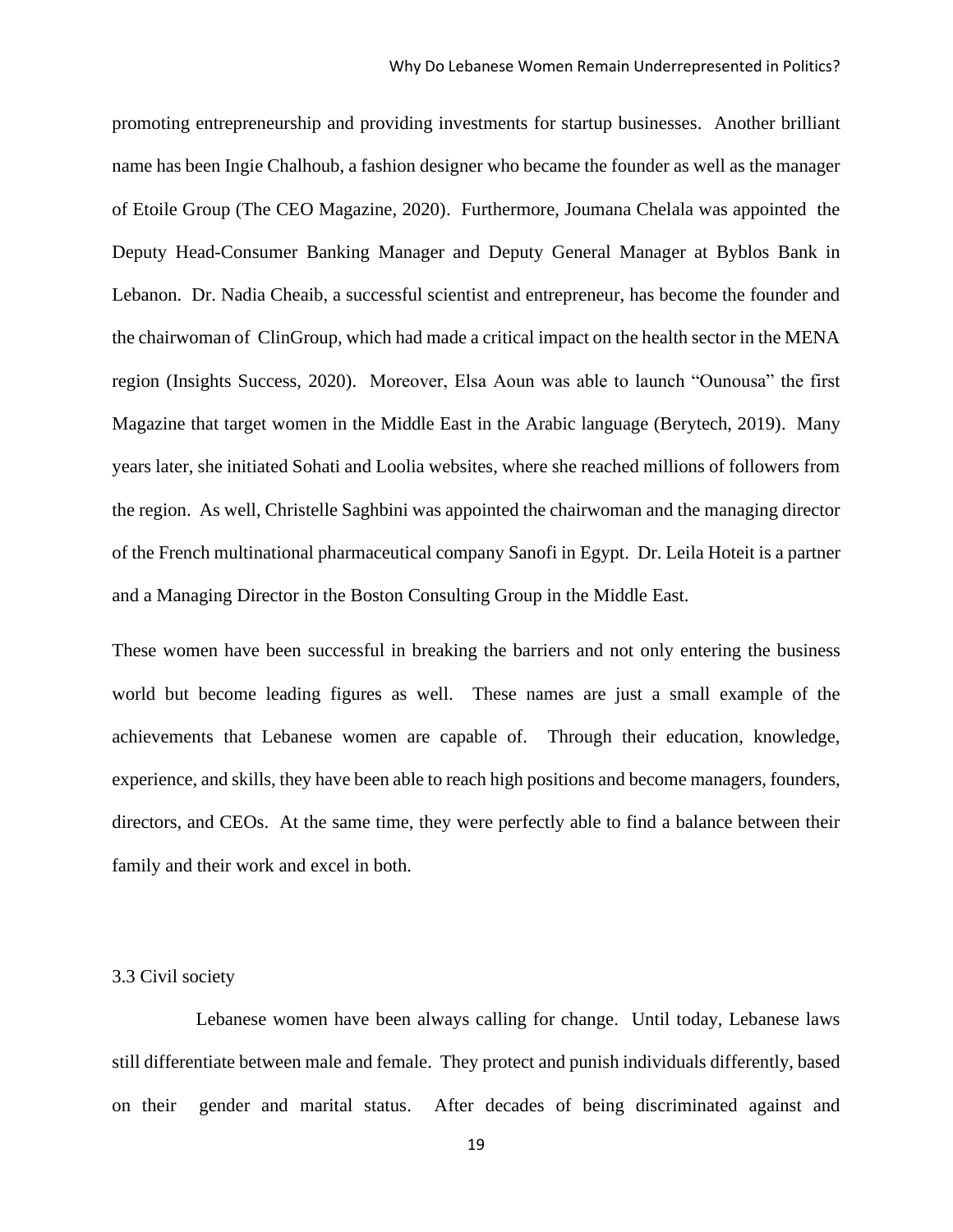underprivileged, women gathered themselves and stood up for their rights. Moreover, Lebanon has witnessed four waves of feminism where women have laid out different demands and agendas according to their struggles (Civil Society Knowledge Centre, 2019). They first started demanding equal access to educational opportunities as men. Later on, they fought for their political rights, such as suffrage, and the end of all forms of violence against women. The third wave of feminism focused on gender equality and the fourth was focused on women's sexual and bodily rights. During this period, many social movements were formed by women who were struggling for equality from all around Lebanon. They reflect Lebanon's history of discrimination and gender struggles. Various NGOs were organized that work all year long on ensuring women's safety and protecting their rights. They have penetrated into the society and became an important place for women to let their voices be heard. One example of an NGO is Kafa, an Arabic word which has literal translation to "enough". It has been founded by two Lebanese activists women, Ghada Jabbour and Zoya Jureidini (Donor Direct Action, 2021). This NGO is secular and aims at achieving equality between genders and securing a safe space for females to live in. It has contributed to the passage of Lebanon's law on family violence, law 293, that punishes families and protects victims. As well, it has offered shelter and protection for thousands of women across Lebanon.

 Furthermore, many women have excelled in their activist journey, where they were part of several movements and NGOs that, in turn, protect the Lebanese woman. For instance, Hayat Mirshad have been dedicating her work life to ensure that all females have access to justice, protection, and human rights (Hmirshad, 2020). Throughout her career, Mirshad has led several gender equality campaigns, as well she has initiated various movements in which she promotes the abolishment of a patriarchal society. In addition, she is a cofounder of the Lebanese feminist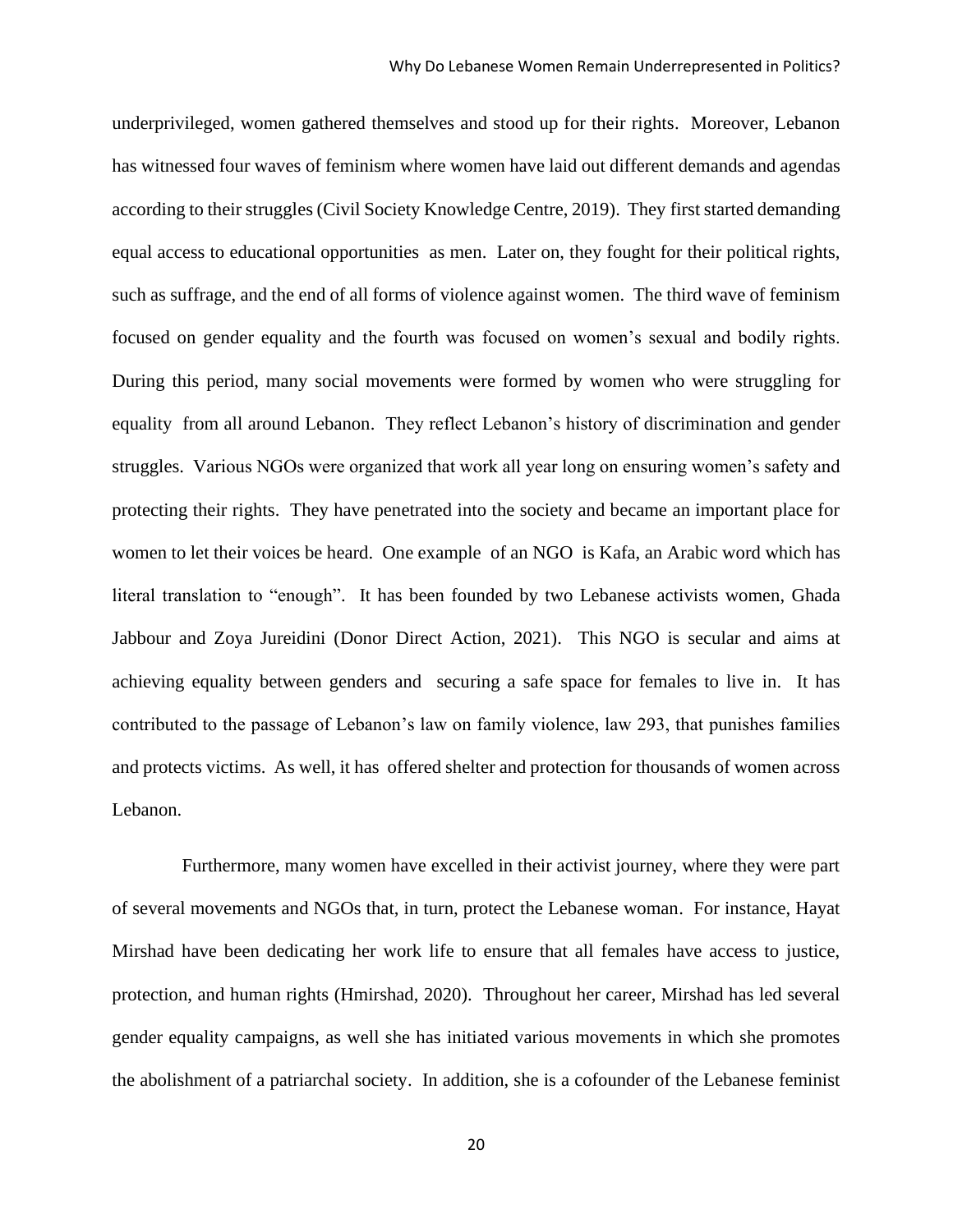NGO "Fe-Male", and she was appointed the head of commination and campaigning of the Lebanese Women Democratic Gathering. Another accomplished and well-respected woman is Linda Matar. She is one the first female activists and considered to be among the most influential Lebanese figures. Matar has devoted most of her life to fight for women's rights in Lebanon and the Arab world. She was president of both the League of Lebanese Women's Rights (LLWR) as well as the Lebanese Council of Women (World Association For Sustainable Development, 2021). She has also participated in more than fifty different conferences around the world that promoted justice for women.

Academically, several Lebanese women have contributed to the literature that focuses on gender and women studies. Suad Joseph is one figure that has appeared among scholars worldwide that focused their research on women studies. As well, Joseph is the founder of the Middle East Association for Middle East's Women Studies (AMEWS) which is an organization that gathers researchers with interest based on women and gender, as well as organizing educational workshops and conferences (Dr. Suad Joseph, 2012). She is also the founder of the Middle East Section of the American Anthropological Association which brings together the historians of the Middle East. In addition, Joseph has published more than one hundred articles in books and journals, some of which were mentioned in the literature review of this paper. Among her publications, several articles have examined and analyzed women's social status in Lebanon. Similarly, Joumana Haddad has been a well-recognized author, journalist, and women's rights activist. She is the founder of Jasad, which is a quarterly Arabic language magazine that focuses on body language. As well, she has founded the Joumana Haddad Freedom Center which is a secular organization that looks at promoting the human rights and freedoms of individuals (Joumana Haddad Freedoms Center, 2019). In addition, Haddad has launched the first International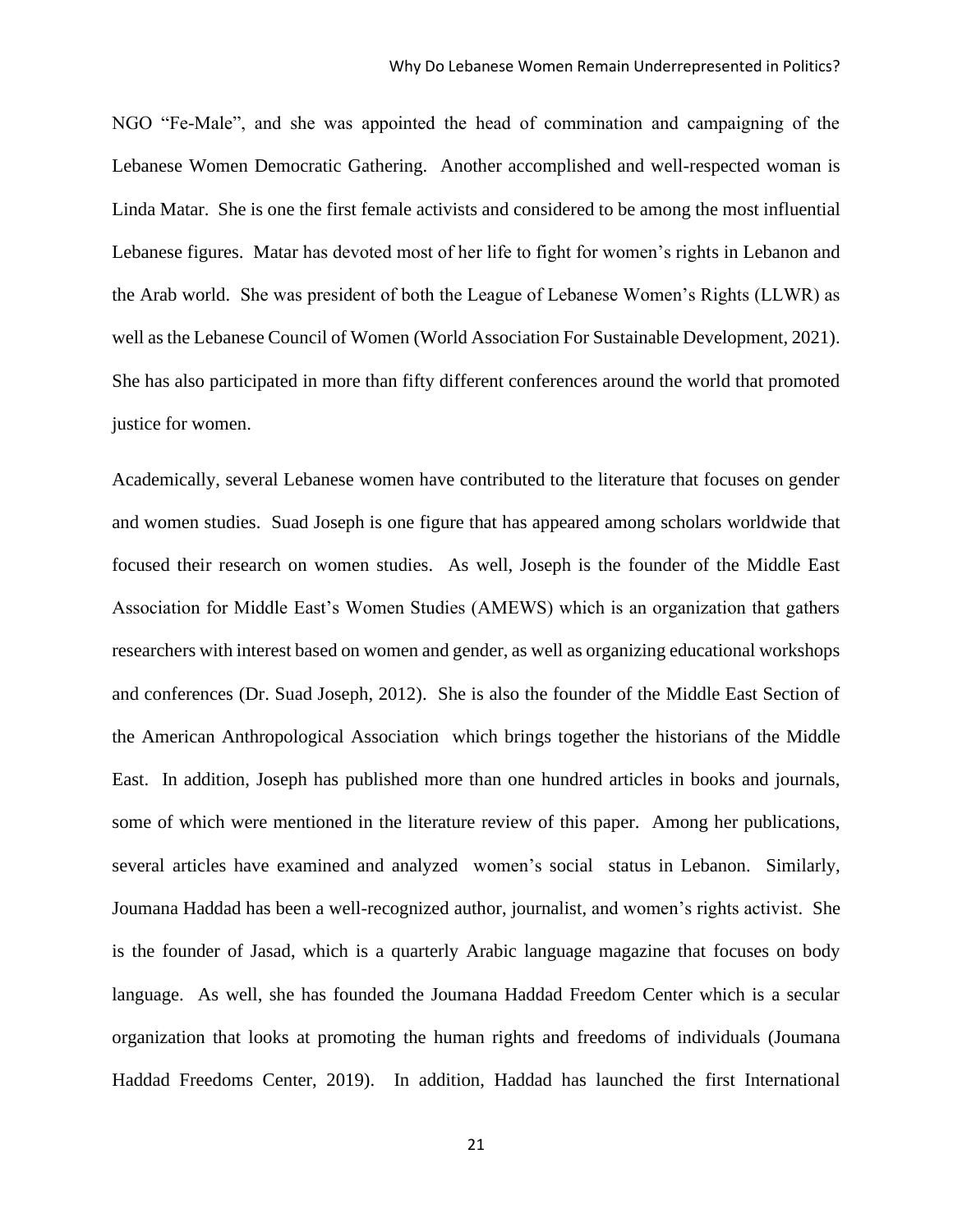Feminism Festival in the Middle East that highlights women's status in the region and the history of feminism. Until now, she has published up to 15 books that were translated to many languages and sold worldwide.

 Even in university student elections, females have underscored great accomplishments. Looking at the Lebanese American University latest elections of 2020-2021, fifteen out of the thirty students elected in both campuses were females (Student Council Elections 2020, 2020). Similarly, during the 2019-2021 elections, sixteen out of the twenty-nine students elected were females. University elections are not held on sectarian lines, rather they are independent from any religious affiliations. This illustrates how much females are willing to have a role in the decisionmaking process. They conducted great campaigns and showed excellent leadership skills. Among these students is Nagham Abou Zeid, who was able to win her seat independently of any political parties. As soon as she got in power, Abou Zeid, along with her colleagues, launched a discrimination and harassment campaign that aims at making LAU a safer place for all genders, sexualities, nationalities, and ethnicities.

#### <span id="page-21-0"></span>3.4 Political representation

 Although women in Lebanon gained their right to vote halfway through the twentieth century, they are still largely absent from the political arena. Rather, state employees have been dominated by male figures, like most of the Arab region. Only a relatively small number of Lebanese women have been able to enter Lebanese politics. As well, this has been often possible due to family kinship ties with powerful male figures. For instance, several Lebanese female politicians have been able to attain their position because of their husband, brother, or father. This is not to say that these women do not deserve such high positions, however, most of them would not have been able to do so on their own. In the current Lebanese parliament that was elected in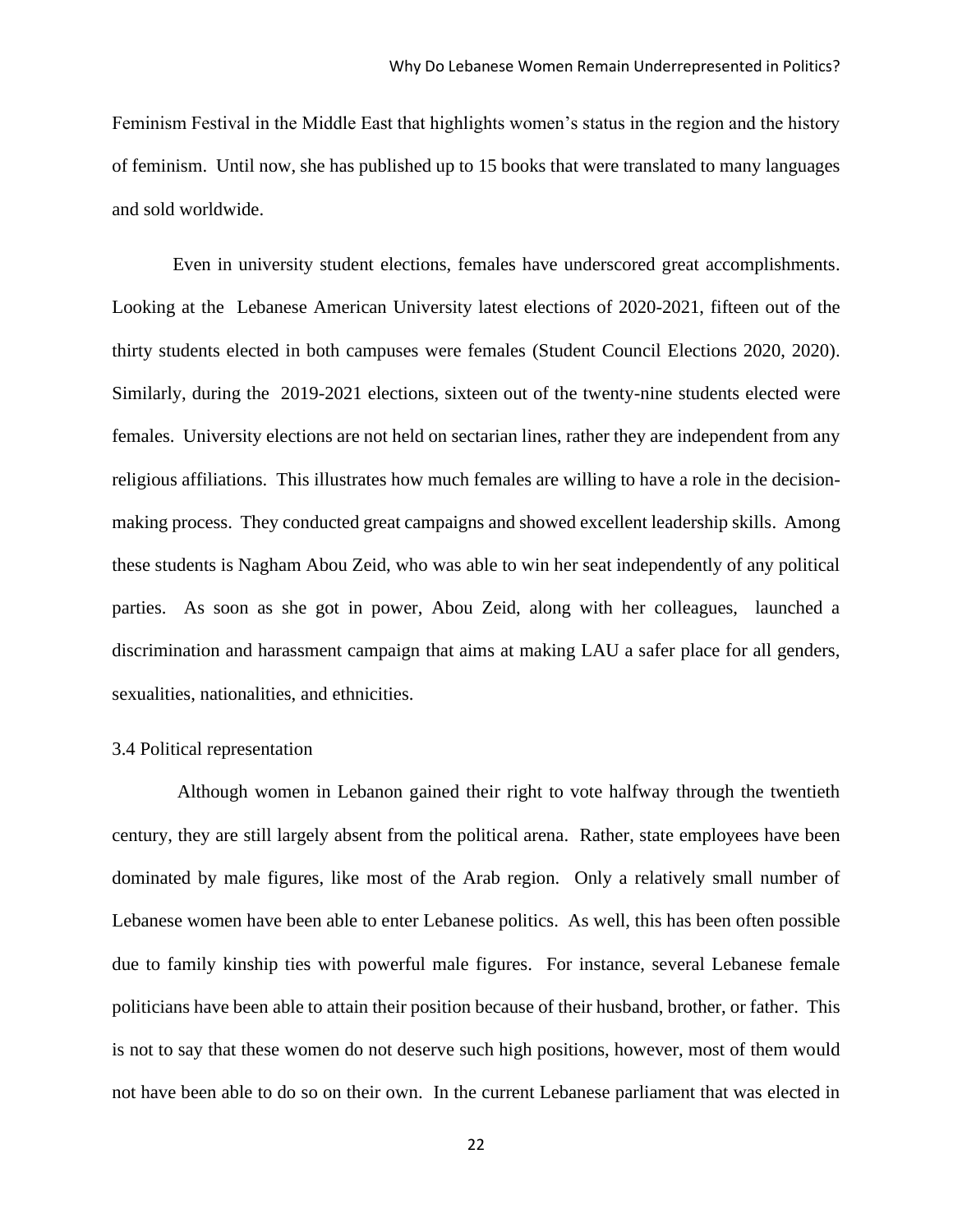2018, only six out of the one hundred twenty-eight members are females. Their names go as follows: Paula Yaacoubian, Rola Jaroudi, Dima Jamali, Sethrida Geagea, Bahia Hariri and Inaya Ezzedine. This rounds up to only 4.68% of the total number of seats. Regarding the cabinet, female number is regarded as a new record for Lebanon, where six out of the twenty cabinet ministers of Hassan Diab are female. As for the previous elections that were held in 2009, only four parliamentary members were female or 3.12%. These figures scientifically prove the lack of representation of Lebanese women in politics. Women do not enjoy equal chances such as men to gain seats in the government. As a consequence, public policy making have been dominated by male opinions, with bare representation of women's demands and concerns. There is a visible lack of a female perspective in policies and laws that are issued by the government (Nassif, 2020). Moreover, Lebanese political parties have not made such effort to ameliorate this situation. The number of women in political parties remain low. In addition, only few parties have proposed internal quotas to increase the female participation in their blocs.

 Treated as minors, women's voices remain unheard. They are unable to protect their basic rights. As well, they do not have someone that represents them and defend their concerns. Moreover, according to the World Economic Forum Gender Gap report of 2020, Lebanon ranked 145 out of 153 (World Economic Forum, 2020). The Gender Gap Index is a measure of a country's gender equality based upon the gap that exist between males and females. Lebanon's score translates to it being one of the highest countries in the world that suffers from a gender gap. In addition, as personal affairs are within the control of religions, the legal structure of the state has placed women as second-class citizens. Thus, the Constitution is no longer held responsible for ensuring their equal rights. Therefore, Lebanese women have been limited to enjoying a minor role in the decision-making process of the country.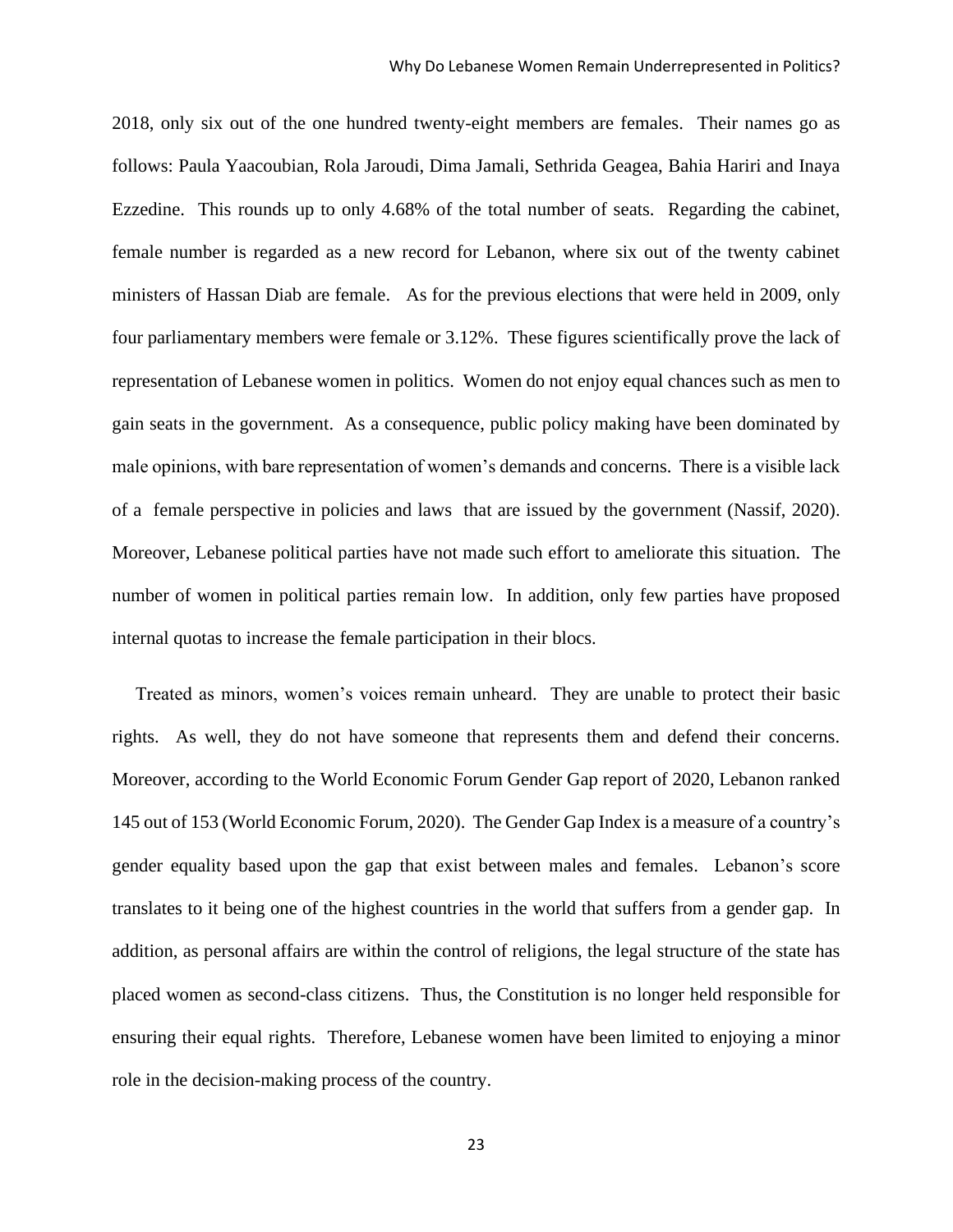#### <span id="page-23-0"></span>4. Why do women remain outside of politics?

When one examines the participation of women in the labor force, protests, and civil society, they would expect to see similar results in politics. However, the reality could not be more far off. Despite all the struggles that women have faced on a daily basis, they were still able to pave their way into the public sector and take leadership. They have been able to succeed in the labor force, public uprisings, and civil movements. All of these sectors are secular, and independent from religion. However, their numbers in the government have remained relatively low. Until today, political parties, elections, and governmental seats are still male dominated. The Lebanese government is built on sectarian divisions. The distribution of seats in the parliament and the cabinet is based on the proportions of religious communities. As well, the President of Lebanon is assigned to a Maronite, the Prime Minister is Sunni and Speaker of the Parliament belongs to the Shia community. The principal variable among these two groups is sectarianism. Women have excelled in areas where sectarianism is absent and fell behind in areas where sectarianism is present.

The 17 of October revolution, which took place independently from any religious lines, has given the chance for women to take part in the informal political processes of the country. They showed excellent leadership skills where they were put on the frontlines and guided the whole uprising all over Lebanon. Moreover, women have excessively participated in university elections that do not take place on sectarian lines. They have run campaigns, organized programs and attained leadership positions in student councils. They gained the power to influence change in their university and worked accordingly. In addition, they were able to demand student's rights and pressure the faculty for change. Similarly, they headed NGOs that raised awareness and conducted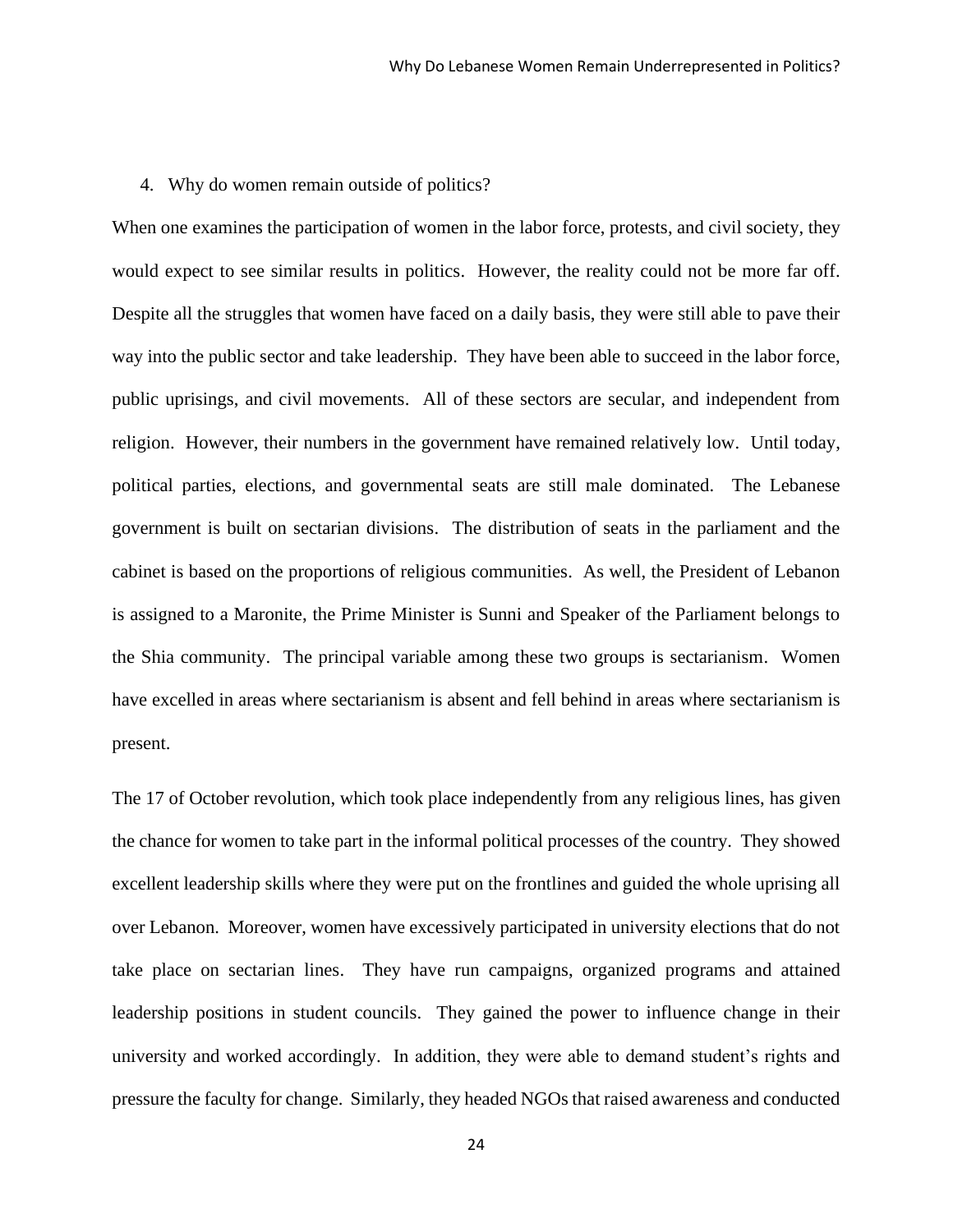mobilization efforts to protect women's rights. As well, they ran activist movements in Lebanon as well as the Arab region, in an attempt to make the Arab world a safer place for females. Furthermore, women have completed higher educational levels than men and stood out academically. They published books, articles, and magazines on various topics of their specialties. In the business world, women also took the lead. Several females have come up with brilliant business ideas and founded successful organizations. These activities of women show that, in fact, women do enjoy the capabilities to become leaders. Their participation in the public sector successfully illustrated the advanced skills that women have. They are well educated and experienced, they are able to influence change, to run campaigns, to handle responsibility and to outshine high ranking positions. Moreover, they enjoy the necessary motivation and are willing to sacrifice their time and effort. Going back to the Lebanese parliamentary elections of 2018, a total number of one hundred thirteen women attempted to become candidate, eighty-six of them made it the list and only six were elected (UN Women, 2018). This means that women are trying to prove their potential and participate in the political system. The number of candidates registered shows the willingness of women to be represented and have a say in the decision-making process. Whereas the number of female candidates that actually won shows how sectarianism is obstructing the society to become liberal.

Therefore, as long as the government functions on sectarian lines, Lebanese citizens will remain attached to the religious communities that they belong to. In turn, these religious communities have hindered women's ability to be represented and enter the government. The society has been raised to rely on men to be the decision makers of the group, which is evident in the gender gap of the elections' results. As evident above, women have shown that their educational levels, coupled with their experience and skills allow them to reach high positions. As such, they were able to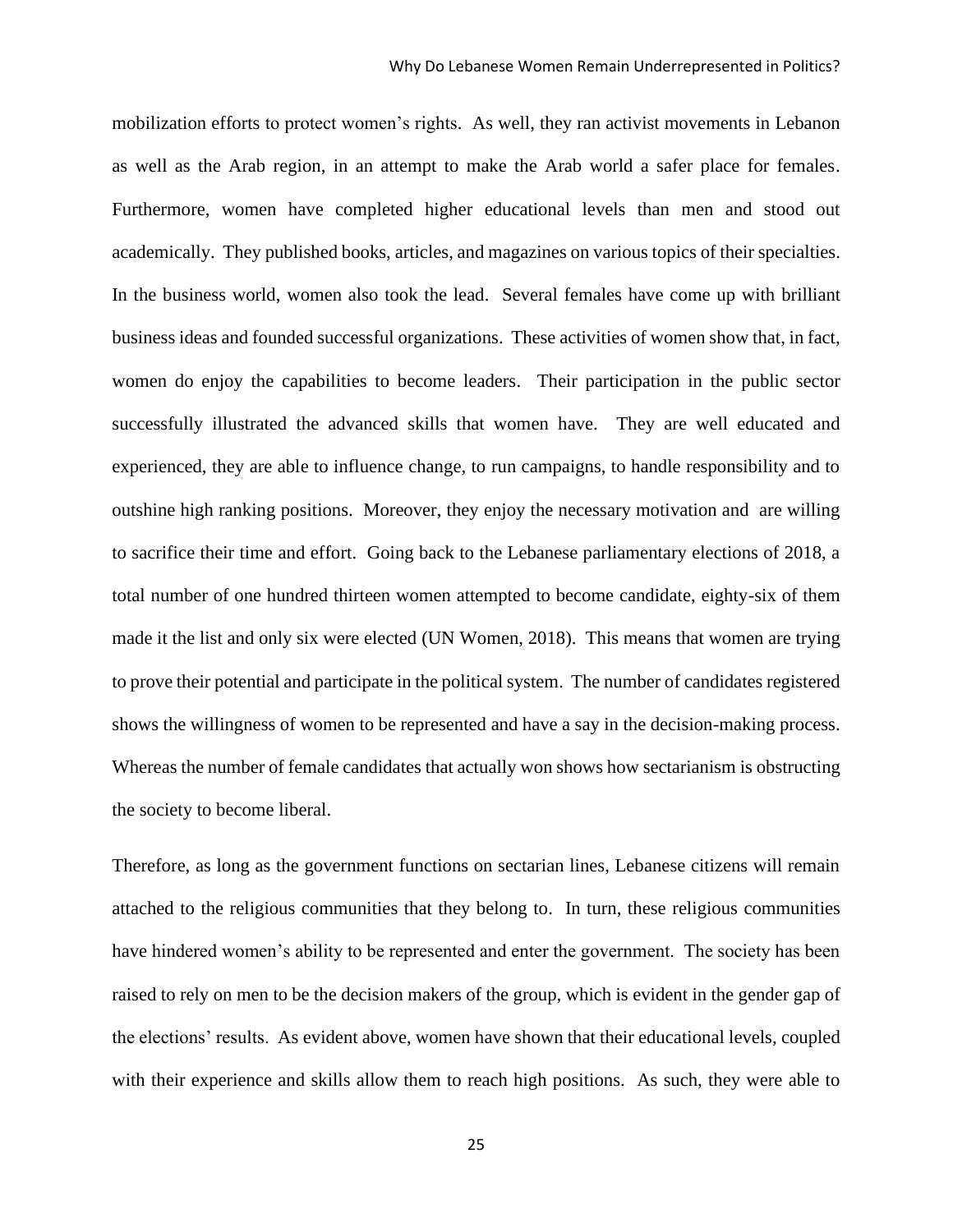succeed in different areas of society's institutions that do not follow sectarianism. However, the repercussions of sectarianism have been unavoidable when it comes to their ability to advance in politics. It has prevented them from being represented and kept them outside the realm of politics.

# <span id="page-25-0"></span>5. Conclusion

 Women in Lebanon have had a difficult journey. Born in a patriarchal country, they have faced all sorts of discriminatory acts that have prevented them from discovering their full potentials. Moreover, religions have gained control over personal status laws. As a result, males have been made guardians over females, as if females were unable to handle themselves on their own. Their access to protection and equality remains largely limited. Step by step, women have been able to march their way into society. Despite the various forms of struggles that were pushed over their shoulders, they were able to prove themselves. They advanced in the business world, where they became managers, founders, and CEOs. Similarly, they participated in social uprisings, phenomenally in the latest October revolution where they showed excellent leadership skills. As well, they were able to take part in university elections where they ran campaigns and competed professionally. Lebanese women taught themselves their rights and uncovered their potentials. They then acted accordingly which is evident in the great accomplishments that women were able to achieve. Yet, women still suffer from underrepresentation in the political arena. Until today, they are still kept out of the decision-making process of the country. The number of women holding parliamentary and ministerial positions remain relatively low. Based on the variable that exists between the political sector and the public sector, it can be concluded that sectarianism plays a vital role. The structure of the political system has thus hindered women's representation. This power sharing formula has concentrated power in the hands of males and marginalized women.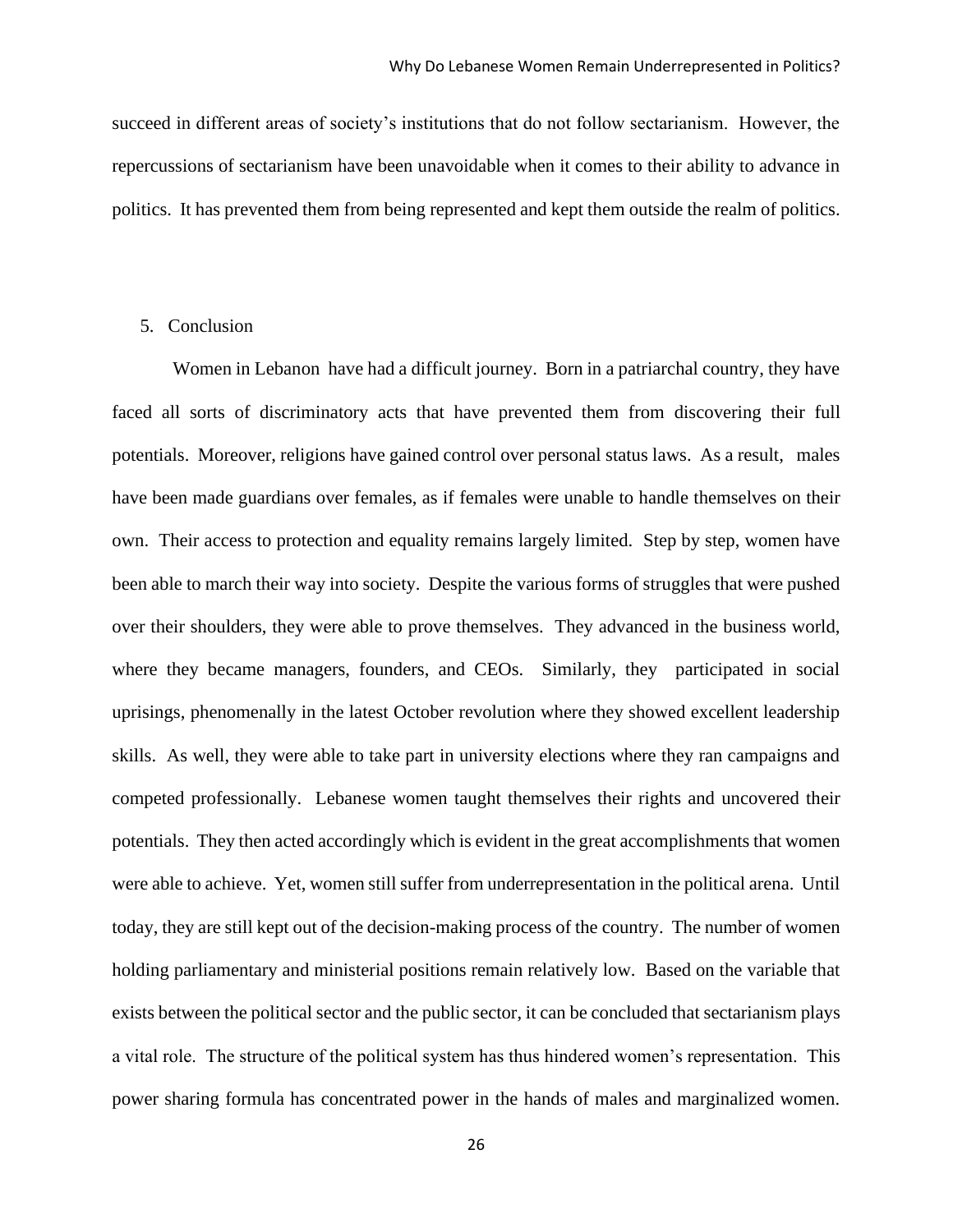Through the excessive analysis of women's activities outside of politics, it can be concluded that females are motivated enough. They are willing to sacrifice their time and effort to influence change in the society. As such, the issue is not in the ability of women to run for office. Therefore, in order to address the situation accurately, reform attempts should be made regarding the structure of the system.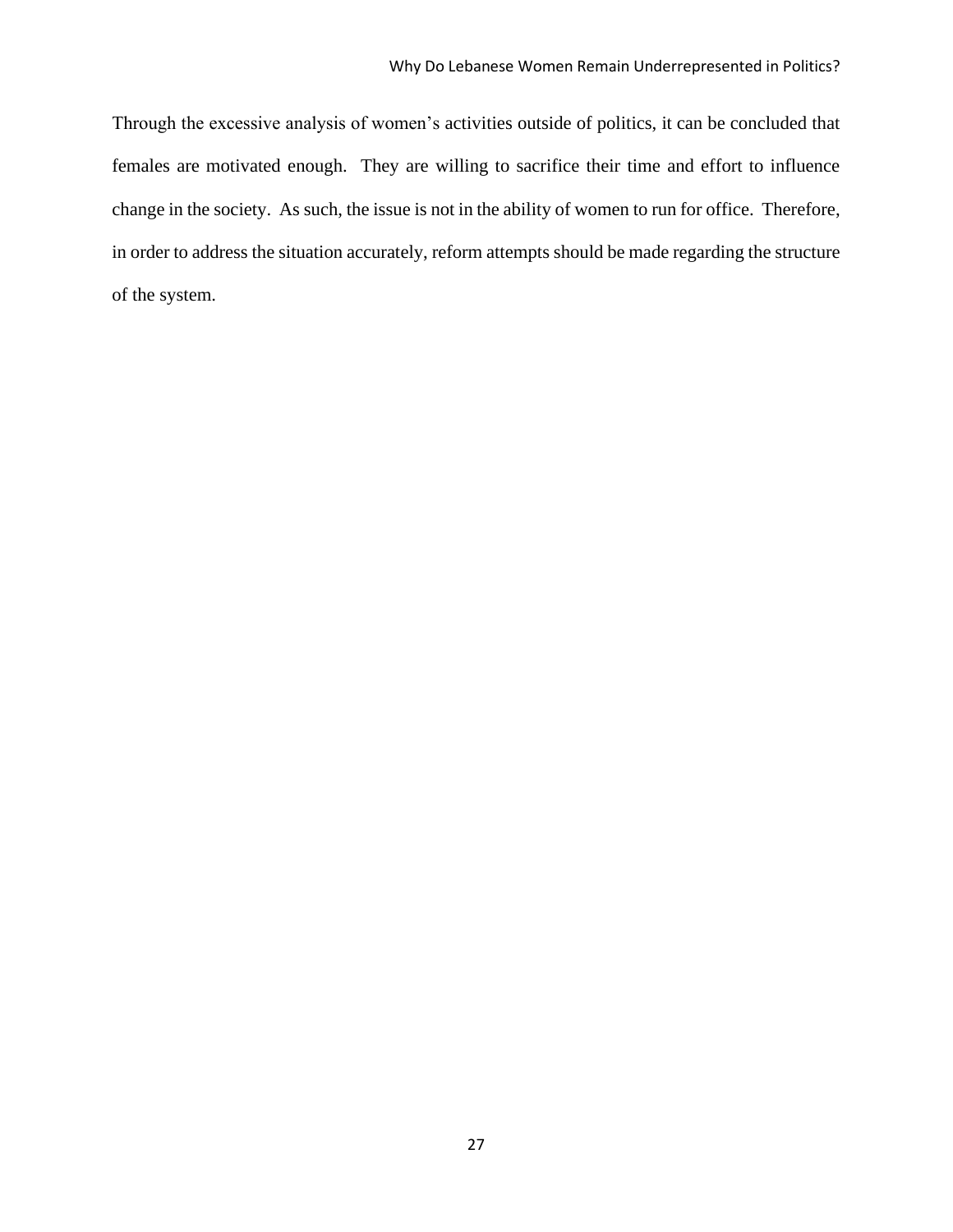<span id="page-27-0"></span>Bibliography

- Abou Zaher, S. (2020). *A women's revolution within the Lebanese revolution*. Peace Insight. [https://www.peaceinsight.org/en/articles/womens-revolution-within-lebanese](https://www.peaceinsight.org/en/articles/womens-revolution-within-lebanese-revolution/?location=lebanon&theme=women-peace-security)[revolution/?location=lebanon&theme=women-peace-security](https://www.peaceinsight.org/en/articles/womens-revolution-within-lebanese-revolution/?location=lebanon&theme=women-peace-security)
- Alami, M. (2015, March 5). *Parliamentary presence sticking point for Lebanon's women*. Al Monitor: The Pulse of the Middle East. [https://www.al-](https://www.al-monitor.com/originals/2015/03/lebanon-women-access-parliament-death-relative.html)

[monitor.com/originals/2015/03/lebanon-women-access-parliament-death-relative.html](https://www.al-monitor.com/originals/2015/03/lebanon-women-access-parliament-death-relative.html)

Arabian Busniness. (2020). *Randa El Assaad*. ArabianBusiness.com.

<https://www.arabianbusiness.com/lists/397559-dxb100-72randa-el-assaad>

- Berytech. (2019, March 18). *Elsa Aoun: A perpetual drive for innovation | Berytech*. Berytech. <https://berytech.org/elsa-aoun-a-perpetual-drive-for-innovation/>
- Civil Society Knowledge Centre. (2019). *Women's Movements in Lebanon*. Civil Society Knowledge Centre. [https://civilsociety-centre.org/gen/women-movements](https://civilsociety-centre.org/gen/women-movements-timeline/4938#event-_1920s-womens-union-established-in-lebanon-and-syria)[timeline/4938#event-\\_1920s-womens-union-established-in-lebanon-and-syria](https://civilsociety-centre.org/gen/women-movements-timeline/4938#event-_1920s-womens-union-established-in-lebanon-and-syria)
- Diab, H., & Awada, G. (2016). Women's Rights and Call to Shifting Paradigms from Under Representation into Empowerment: The Case of Lebanon. *International Journal of Gender and Women's Studies*, *4*(1), 2333–2603.<https://doi.org/10.15640/ijgws.v4n1p4>
- Donor Direct Action. (2021, February 2). *KAFA - Donor Direct Action*. Donor Direct Action. [https://donordirectaction.org/kafa/#:~:text=A%20feminist%20activist%2C%20Ghada%2](https://donordirectaction.org/kafa/#:~:text=A%20feminist%20activist%2C%20Ghada%20Jabbour,sexual%20exploitation%20unit%20at%20KAFA) [0Jabbour,sexual%20exploitation%20unit%20at%20KAFA.](https://donordirectaction.org/kafa/#:~:text=A%20feminist%20activist%2C%20Ghada%20Jabbour,sexual%20exploitation%20unit%20at%20KAFA)
- *Dr. Suad Joseph*. (2012). Ucdavis.edu.<https://sjoseph.ucdavis.edu/>
- Ekmekji, A. A. (1). The Implementation of a Women's Quota System in Lebanese Legislation. *Al-Raida Journal*, 56-59.<https://doi.org/10.32380/alrj.v0i0.283>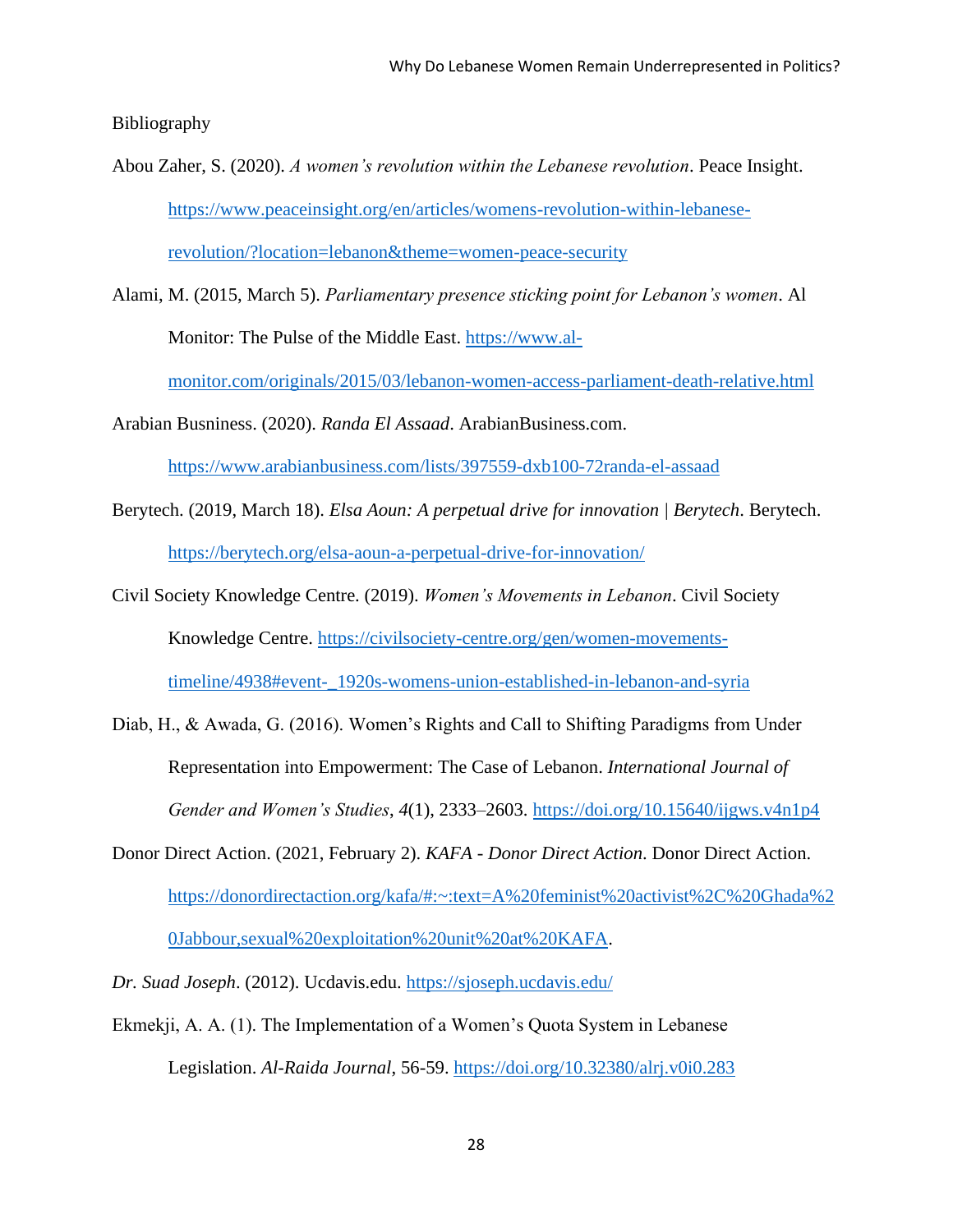El Makari, M. (2009). The Proposed Gender Quota in Lebanon: Legal Crisis or Democratic Transformation? *Al-Raida Journal*, *126-127*, 39, 52. Al Raida.

<https://doi.org/10.32380/alrj.v0i0.79>

- Forbes Middle East. (2020, February). *Power Businesswomen in The Middle East 2020*. Forbes ME; Forbes Middle East. [https://www.forbesmiddleeast.com/list/power-businesswomen](https://www.forbesmiddleeast.com/list/power-businesswomen-middle-east-2020)[middle-east-2020](https://www.forbesmiddleeast.com/list/power-businesswomen-middle-east-2020)
- Hall, R. (2019). In Lebanon, a woman's place is leading the revolution. *The Independent*. [https://www.independent.co.uk/news/world/middle-east/lebanon-protests-women](https://www.independent.co.uk/news/world/middle-east/lebanon-protests-women-corruption-beirut-a9195166.html)[corruption-beirut-a9195166.html](https://www.independent.co.uk/news/world/middle-east/lebanon-protests-women-corruption-beirut-a9195166.html)
- Harb, N., & Rouhana, T. (2020). Earnings and gender wage gap in Lebanon: the role of the human and social capital. *Applied Economics*, *52*(44), 1–16. <https://doi.org/10.1080/00036846.2020.1745750>
- hmirshad. (2020, November 27). *Home - Hayat Mirshad*. Hayat Mirshad. <https://hayatmirshad.com/>
- Hussein, W. (2017). The "Female Quota" in Lebanon: A Temporary Solution to a Chronic Political Problem. In *Heinrich Böll Stiftung: Middle East*.

[https://docs.euromedwomen.foundation/files/ermwf-](https://docs.euromedwomen.foundation/files/ermwf-documents/7848_4.105.thefemalequotainlebanon.pdf)

[documents/7848\\_4.105.thefemalequotainlebanon.pdf](https://docs.euromedwomen.foundation/files/ermwf-documents/7848_4.105.thefemalequotainlebanon.pdf)

- insights success. (2020, March 5). *An Outstanding Leader in Health Industry Development-Nadia Cheaib*. InsightsSuccess. [https://www.insightssuccess.com/dr-nadia-cheaib-an](https://www.insightssuccess.com/dr-nadia-cheaib-an-outstanding-leader-in-health-industry-development/)[outstanding-leader-in-health-industry-development/](https://www.insightssuccess.com/dr-nadia-cheaib-an-outstanding-leader-in-health-industry-development/)
- International Alert. (2011). *Emerging voices: Young women in Lebanese Politics*. International Alert. [http://www.international-alert.or\[.......\]ces-young-women-lebanese-politics](http://www.international-alert.or[.......]ces-young-women-lebanese-politics/)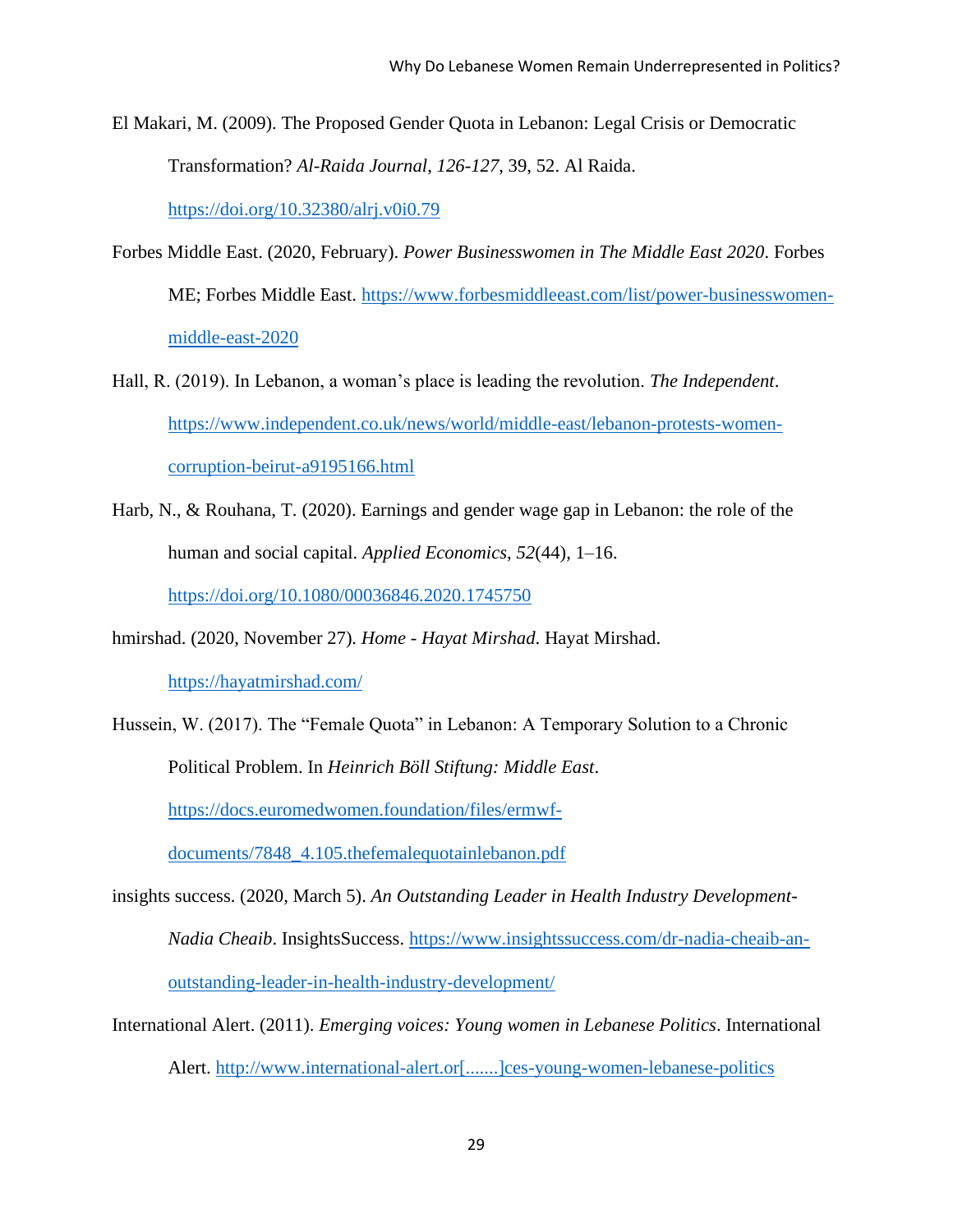JOSEPH, S. (2011). Political Familism in Lebanon. *The Annals of the American Academy of Political and Social Science*, *636*, 150–163.

[https://www.jstor.org/stable/pdf/41328556.pdf?refreqid=excelsior%3A5a152be9e838f40](https://www.jstor.org/stable/pdf/41328556.pdf?refreqid=excelsior%3A5a152be9e838f40653d5fdcedb584a0d) [653d5fdcedb584a0d](https://www.jstor.org/stable/pdf/41328556.pdf?refreqid=excelsior%3A5a152be9e838f40653d5fdcedb584a0d)

*Joumana Haddad Freedoms Center*. (2019). Joumanahaddadfreedoms.org.

<https://joumanahaddadfreedoms.org/>

- Khalil, S. (2019, November 7). *"The revolution is female": Why feminist issues are driving Lebanon's protests*. Alaraby. [https://english.alaraby.co.uk/english/indepth/2019/11/7/this](https://english.alaraby.co.uk/english/indepth/2019/11/7/this-is-why-feminist-issues-are-driving-lebanons-protests)[is-why-feminist-issues-are-driving-lebanons-protests](https://english.alaraby.co.uk/english/indepth/2019/11/7/this-is-why-feminist-issues-are-driving-lebanons-protests)
- Khoury, D. (2013). *Women's political participation in Lebanon*. Heinrich Böll Stiftung. <https://lb.boell.org/en/2013/09/23/womens-political-participation-lebanon>
- Makdisi, S., & El-Khalil, Y. (2013). *Working Paper Series # 14 Lebanon: The Legacy of Sectarian Consociationalism and the Transition to a Fully-fledged Democracy*. [https://www.aub.edu.lb/ifi/Documents/20130301samir\\_makdesi\\_youssef\\_khalil\\_rapp\\_w](https://www.aub.edu.lb/ifi/Documents/20130301samir_makdesi_youssef_khalil_rapp_wp.pdf) [p.pdf](https://www.aub.edu.lb/ifi/Documents/20130301samir_makdesi_youssef_khalil_rapp_wp.pdf)
- Nassif, G. (2020). *Women's Political Participation in Lebanon and the Limits of Aid-Driven Empowerment*. [https://civilsociety-centre.org/sites/default/files/resources/ls](https://civilsociety-centre.org/sites/default/files/resources/ls-womensassessmentreport_en-online_1.pdf)[womensassessmentreport\\_en-online\\_1.pdf](https://civilsociety-centre.org/sites/default/files/resources/ls-womensassessmentreport_en-online_1.pdf)
- Salameh, R. (2014). *Gender politics in Lebanon and the limits of legal reformism* (En-Ar). *CSR 2014*.
- Sharif, H. (2017). *The Origin of Women's Segregation in Lebanon's Political Life Between Patriarchy and Consociational Democracy* [Thesis].<https://doi.org/20.500.11825/749>